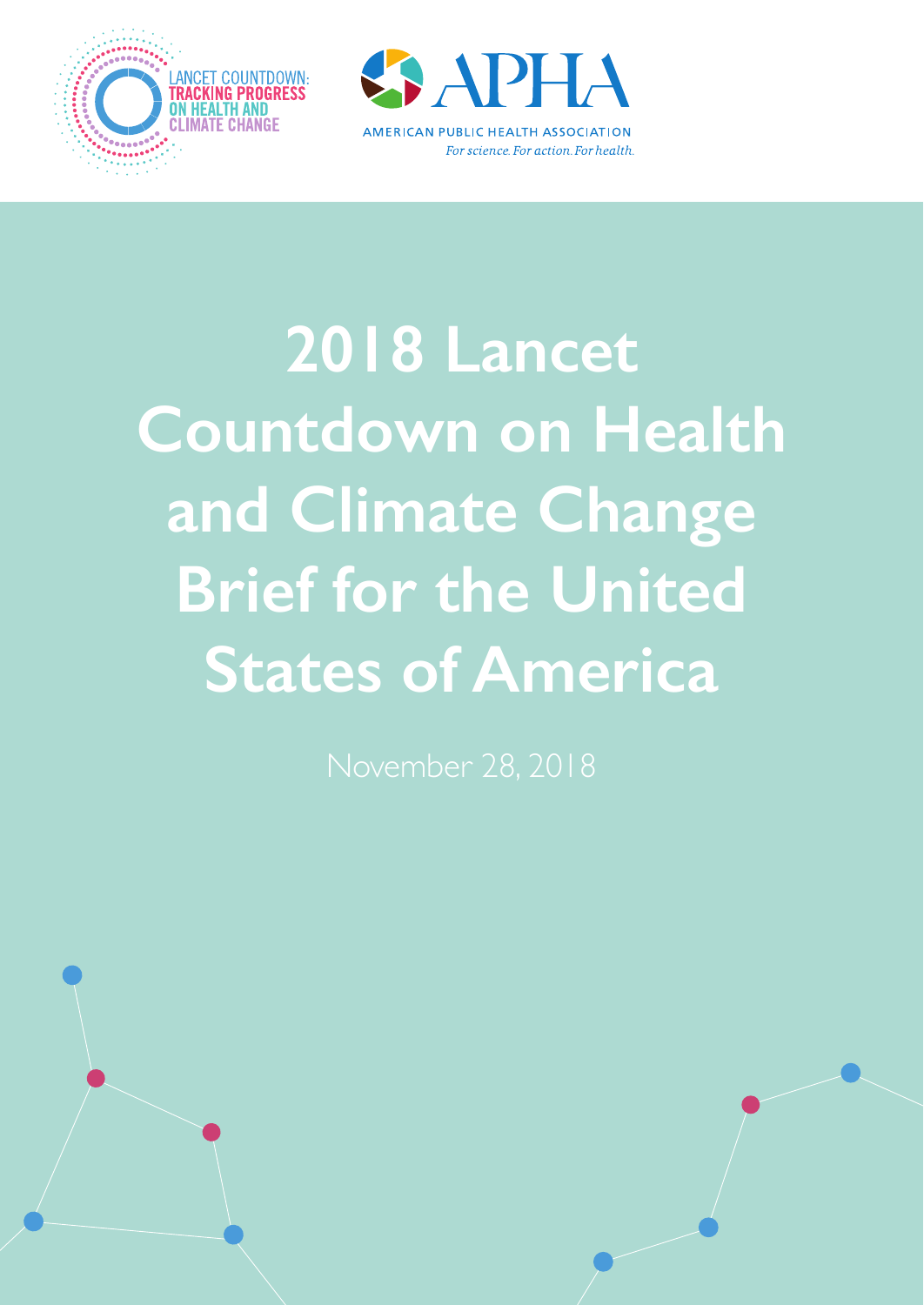### **Introduction**

and opportunities climate change poses for the health

#### Science and Technical Advisors (alphabetical)

Contributions and Review on Behalf of the Lancet Countdown

**Recommended Citation:** Lancet Countdown, 2018: 2018 Lancet Countdown on Health

Strategic Partners

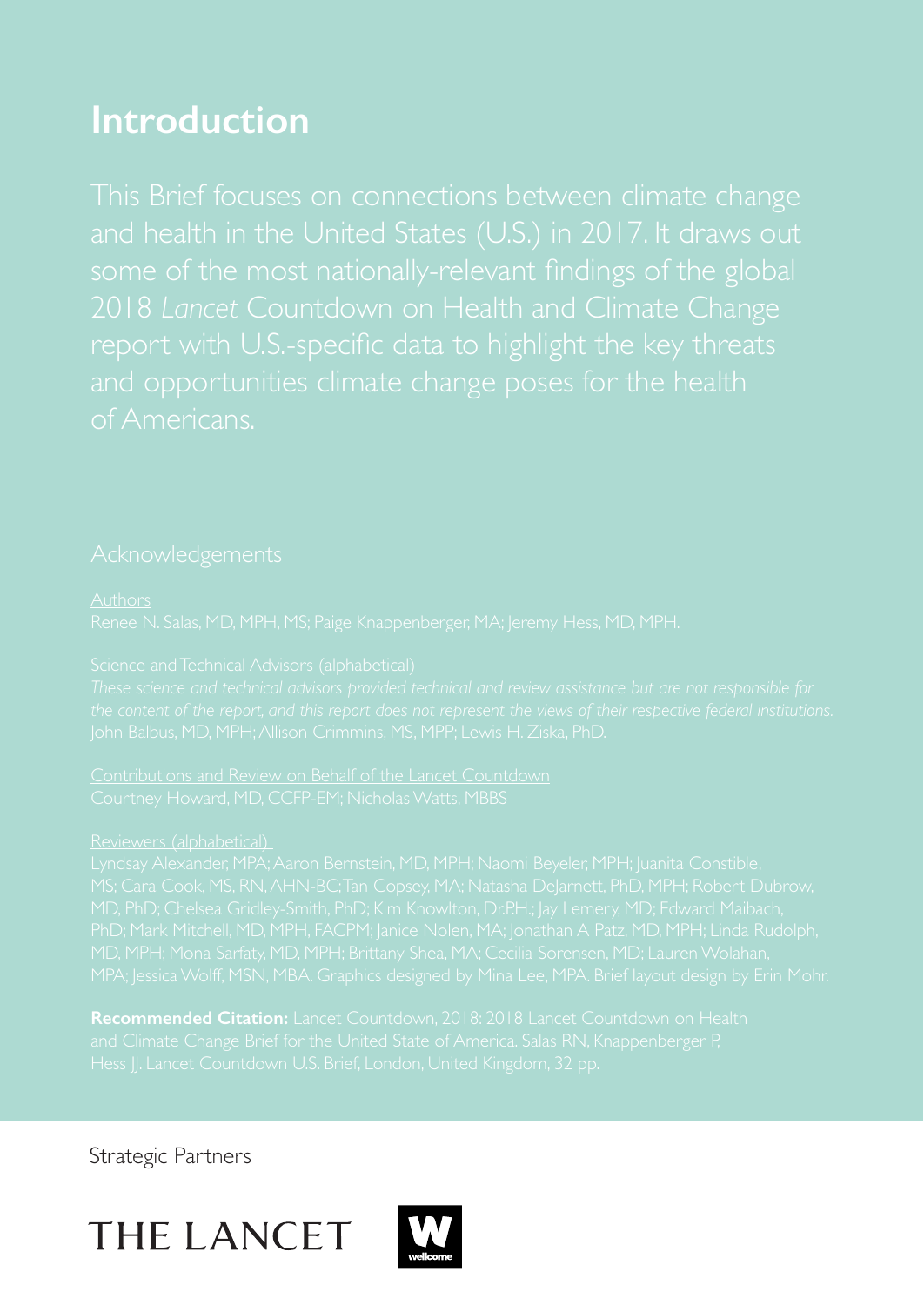### **2018 Lancet Countdown on Health and Climate Change Brief for the United States of America**

#### Executive Summary

This Brief focuses on connections between climate change and health in the United States (U.S.) in 2017. It draws out some of the most nationally-relevant findings of the global 2018 *Lancet* Countdown on Health and Climate Change report with U.S.-specific data to highlight the key threats and opportunities climate change poses for the health of Americans.

#### Climate Change Threatens Americans' Health Now

**Increases in heat and heatwaves pose a serious threat to health and labor productivity.** More Americans are being exposed to extreme heat as a result of above-average and record-setting temperatures in the U.S., and heatwaves have been getting more frequent and lasting longer. This puts people at risk for heat exhaustion and heat stroke while worsening chronic conditions such as lung, heart, and kidney disease, which increases healthcare utilization and costs. Increased heat has health implications for laborers and has contributed to the loss of approximately 1.1 billion labor hours in the U.S. between 2000 and 2017.

#### **Increases in extreme weather events significantly threaten both health and health systems.**

In 2017, there were 16 extreme weather disasters in the U.S., from severe hurricanes to extensive wildfires, that each cost more than a billion dollars and together cost over \$313 billion. While each type of disaster poses different threats to human health, they all can lead to death. The official death toll was estimated at 3,278 lives, though the actual number is likely much higher, highlighting the need for better surveillance.

#### **Climate change is elevating the risk of mosquito-, tick-, and water-borne diseases.**

Climate-sensitive vector-borne illnesses transmitted by mosquitoes, ticks, and fleas, including Lyme disease and West Nile virus, tripled between 2004-2016. Longer warm water seasons and increased water temperatures support pathogens and bacteria, like *Vibrio*, which can cause gastrointestinal illnesses, food poisoning, skin infections, and even death.

### Prevention of Further Dangerous Climate Change: Transitioning to Renewable Clean Energy

#### **Hospitals can lead America's efforts to transform the energy system.**

Increasingly affordable renewable energy sources in the U.S. have created the opportunity for a transition towards solar and wind energy, which results in cleaner air and water with fewer greenhouse gas (GHG) emissions. While this change is already happening, it must accelerate. Healthcare systems are major energy consumers, are well-placed to lead, and should ensure that their own operations are powered by renewable energy in order to minimize harm from their activities. Healthcare should extend its commitment to "do no harm" by divesting from the fossil fuel industry and investing in innovative solutions that will improve health now and for future generations.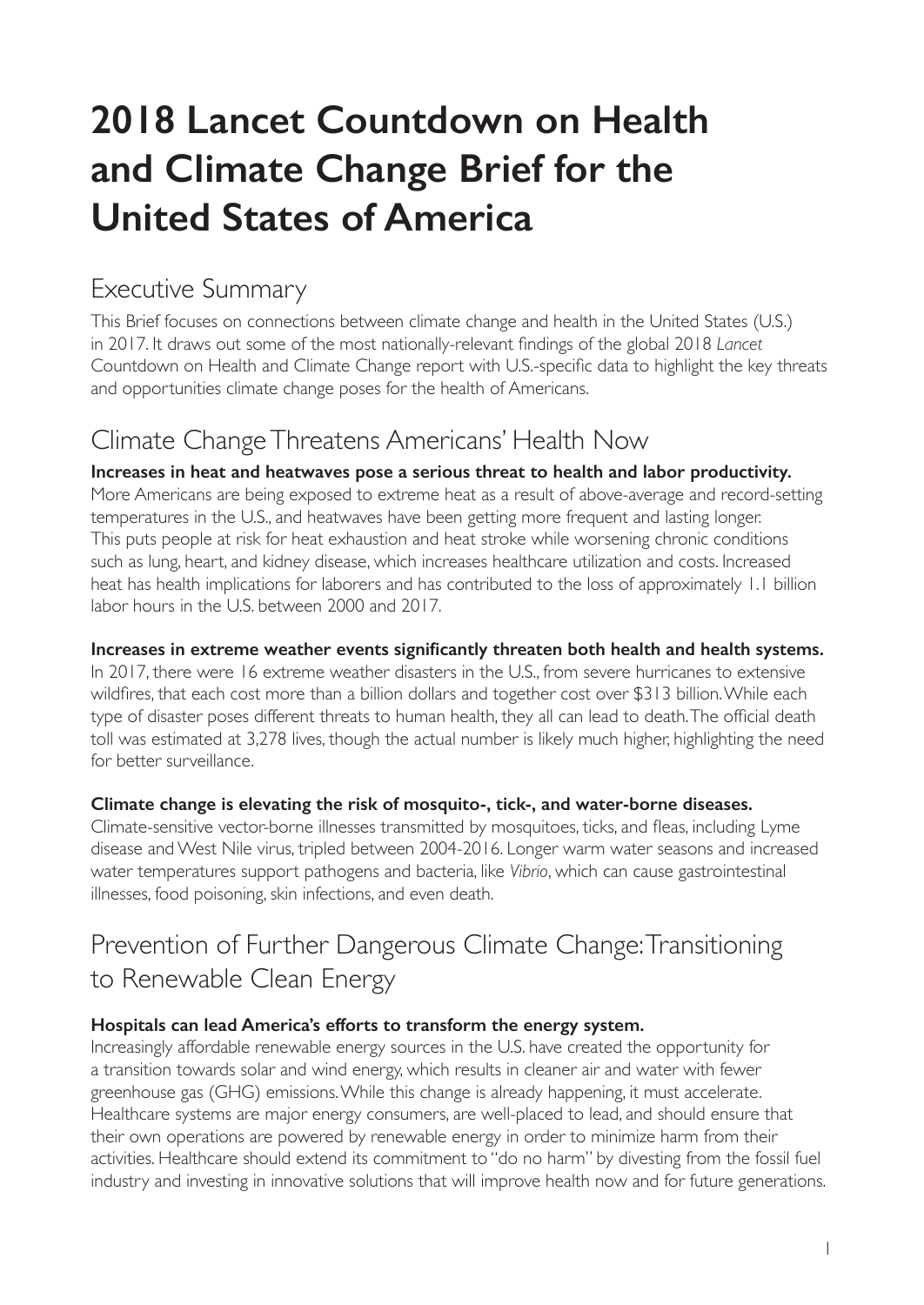#### Adaptation to Climate Change: Public Health Department Preparation and Climate Change Adaptation Spending on Health

#### **While public health departments across America are responding to climate change, healthrelated adaptation spending is inadequate for the challenge ahead.**

Forward-thinking public health departments and cities across America are already developing shortand long-term strategies that will reduce the negative health impacts of climate change and enhance resilience. However, these efforts are not widespread and are significantly underfunded. Only 14% of total U.S. adaptation spending was directed towards the healthcare-related sectors in the 2016-2017 fiscal year.

#### Training the Next Generation and Educating the Public on the Health Impacts of Climate Change

#### **Educating health professionals is key to preparedness.**

Describing climate change in terms of human health reinforces that climate change is impacting Americans now. Evidence shows that health professionals are highly trusted to deliver this message. Training both current health professionals and the next generation to recognize, respond, facilitate preparedness, and educate others is essential to preparing for climate impacts on health.

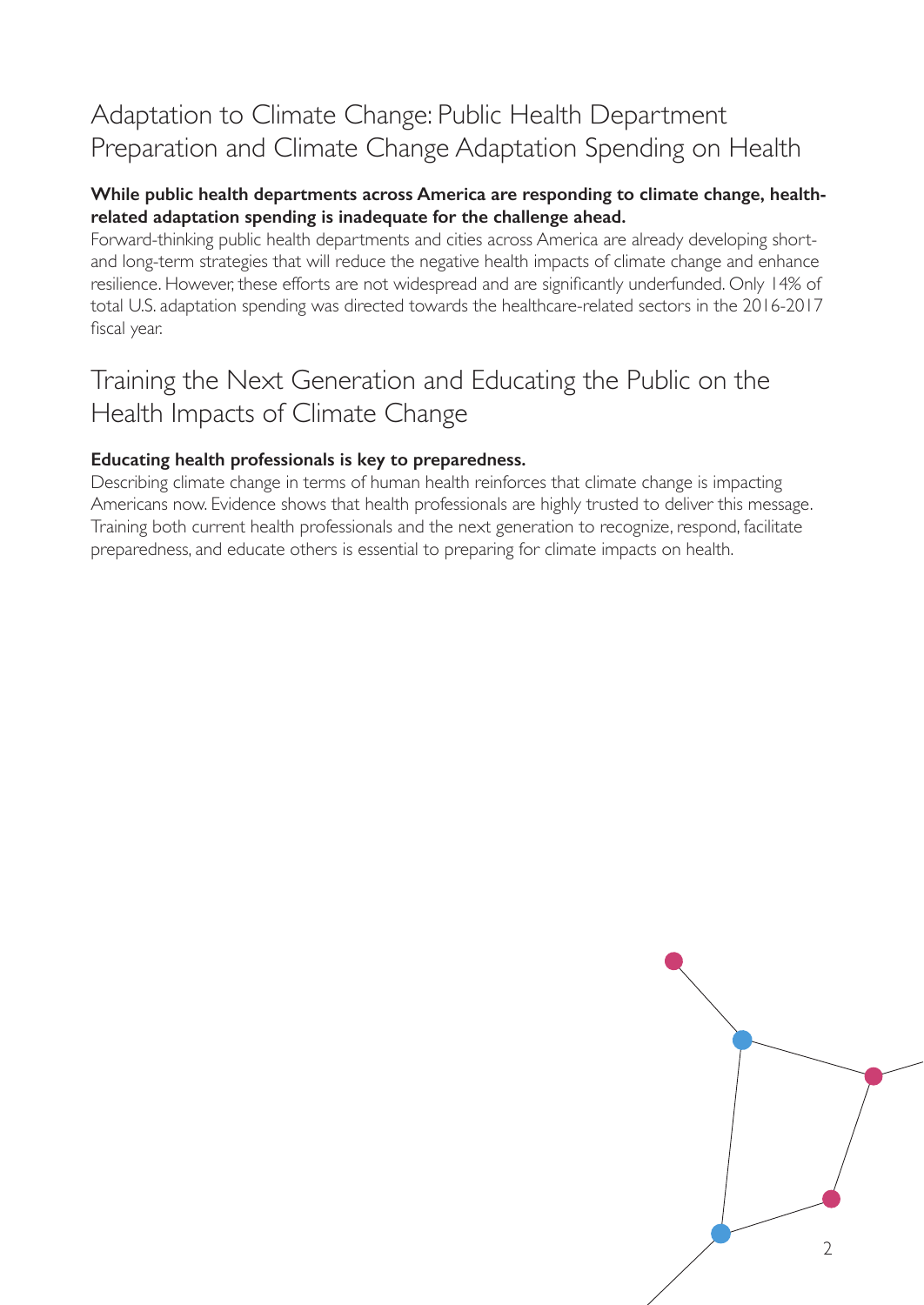### **About the Lancet Countdown**

The *Lancet* is one of the world's leading medical journals. The *Lancet* Countdown: Tracking Progress on Health and Climate Change is a global, independent, interdisciplinary research collaboration between 27 leading academic institutions, the United Nations, and intergovernmental agencies. It draws on world-class expertise from climate scientists; ecologists; mathematicians; geographers; engineers; energy, food, livestock and transport experts; economists; social and political scientists; public health professionals; and medical doctors. The Countdown monitors and reports annually on the relationship between health and climate, and its implications for national governments.

The *Lancet* Countdown was launched following the 2015 *Lancet* Commission on Health and Climate Change, which concluded that unmitigated climate change would undermine 50 years of public health gains. In contrast, it found that responding to climate change could represent "the greatest global health opportunity of the 21st century."

The 2018 report presents data for 2017 on 41 indicators across five domains: climate change impacts, exposures, and vulnerability; adaptation planning and resilience for health; mitigation actions and health co-benefits; economics and finance; and public and political engagement. New indicators were developed and existing ones improved upon from the prior year.

### **About the American Public Health Association**

The American Public Health Association (APHA) champions the health of all people and all communities. We strengthen the public health profession, promote best practices, and share the latest public health research and information. The APHA is the only organization that influences federal policy, has a nearly 150-year perspective, and brings together members from all fields of public health. Learn more at www.apha.org.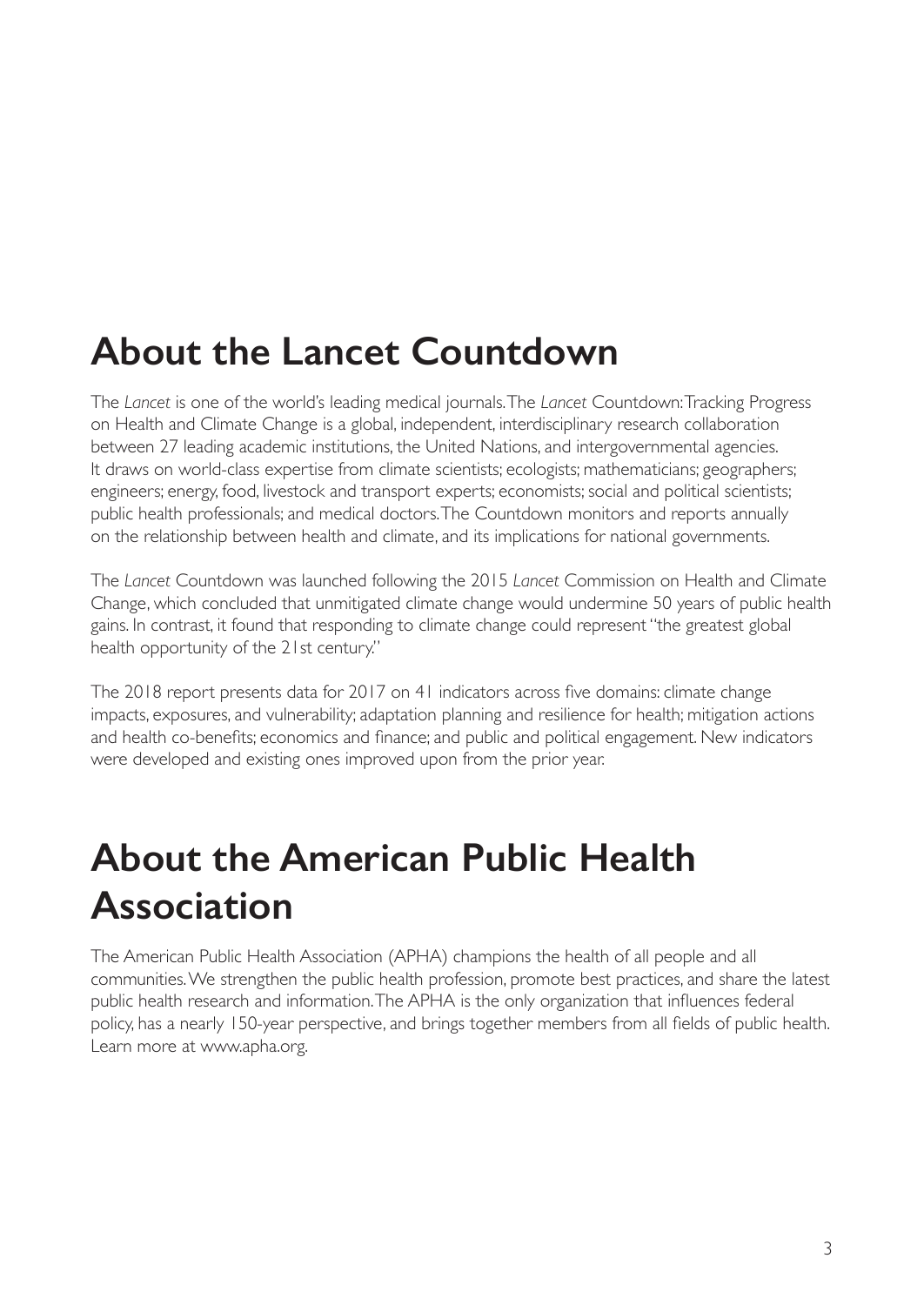## **2018 Lancet Countdown on Health and Climate Change Brief for the United States of America**

#### U.S. Momentum to Curb Climate Change Continues

Despite the U.S.'s intended withdrawal from the Paris Agreement, city, regional, and business commitments are currently on track to achieve about half of the U.S. carbon emissions reduction commitment.<sup>1</sup> Initiatives such as the *Compact of Mayors, We Are Still In, and C40 Cities are gaining* momentum. *We Are Still In* represents entities in all 50 states, more than 154 million Americans, \$9.46 trillion of the U.S. economy, and healthcare institutions.<sup>2</sup>

### Climate Change is Harming the Health of Americans

Humans need clean air, safe water, and vibrant communities in order to thrive, and climate change threatens these foundations of health and well-being. While the health of all Americans is at risk, climate change worsens health inequities with unequally distributed harms to health. There are broad health risks, as outlined in Figure 1, stemming from exposures like extreme weather, heatwaves, exacerbation of air pollution, changes in vector ecology, and population displacement.<sup>3,4</sup> People of color are disproportionately exposed to these health risks, and vulnerable populations, including children, the elderly, the chronically ill, and the poor, are often most affected. The Lancet Countdown's findings reinforce those of the U.S. Global Change Research Program's Fourth National Climate Assessment: Volume I and the Climate and Health Assessment that show climate change is already harming Americans' health.<sup>3,4</sup>

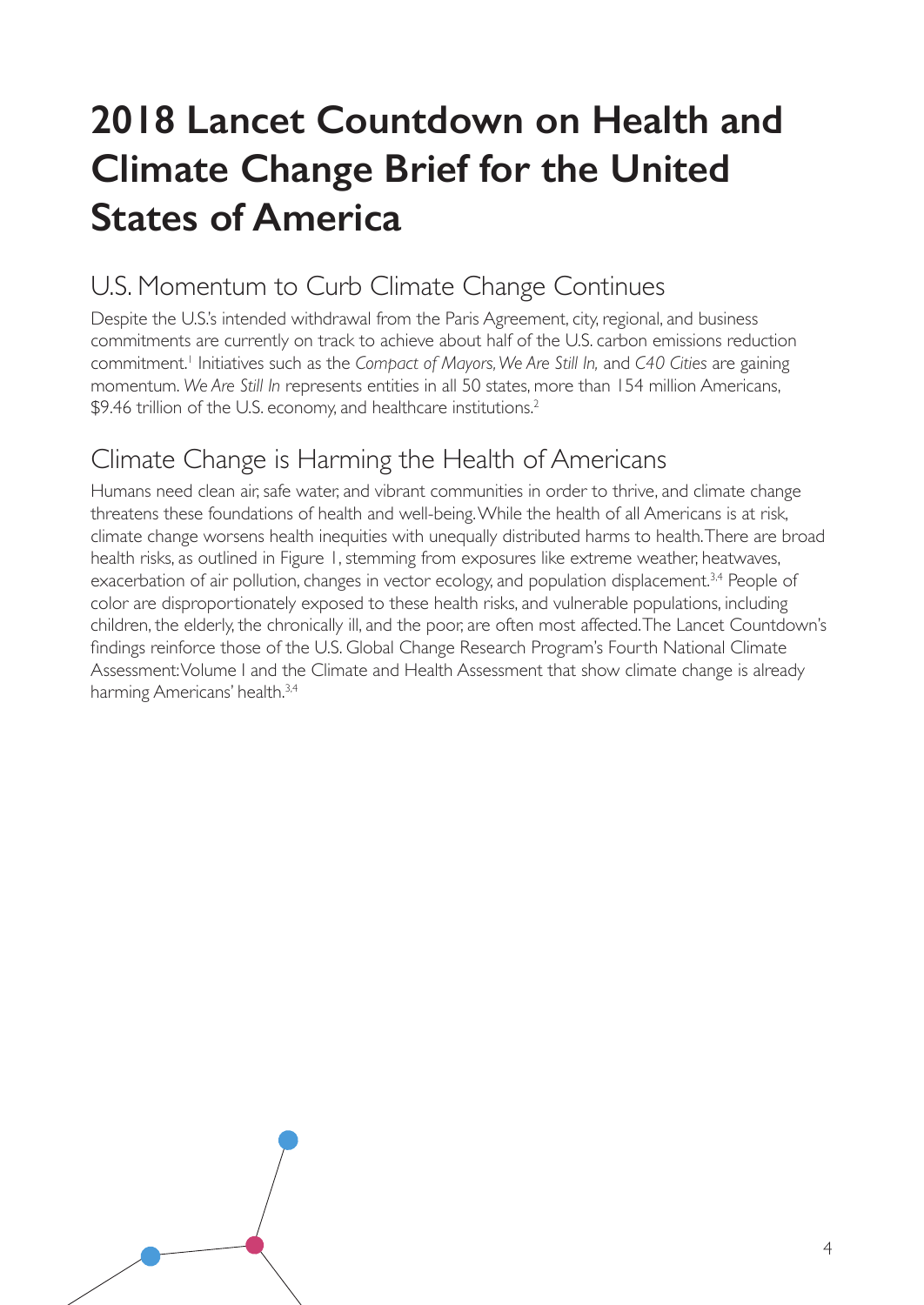Figure 1: Climate Change is Harming the Health of Americans.



*Figure created for Brief by M. Lee (Climate Nexus).*

### **Negative Health Impacts of Heat** Data from the U.S.

Heatwaves are associated with increased rates of heat stress and heat stroke, increased aggression and violence, and other widespread health impacts as shown in Figure 2.<sup>4</sup> Emerging evidence demonstrates links between hotter temperatures and increased bacterial resistance to antibiotics,<sup>5</sup> declines in cognitive function,<sup>6</sup> worsening mental health conditions,<sup>7</sup> and increased suicides.<sup>8</sup> Exposure to extreme heat is the leading cause of weather-related deaths in the  $US<sub>1</sub><sup>9,10</sup>$  and one estimate predicts that by 2050, approximately 3,400 more Americans will die prematurely each year as a result of increased heat.<sup>11</sup>

These spikes in deaths, emergency department visits, and hospital admissions disproportionately affect pregnant women, the young and old, the chronically ill, minorities, low-income families, and outdoor workers.<sup>4</sup> The cost of hospitalizations, emergency department encounters, and outpatient visits related to just one heatwave event was estimated at \$179 million.12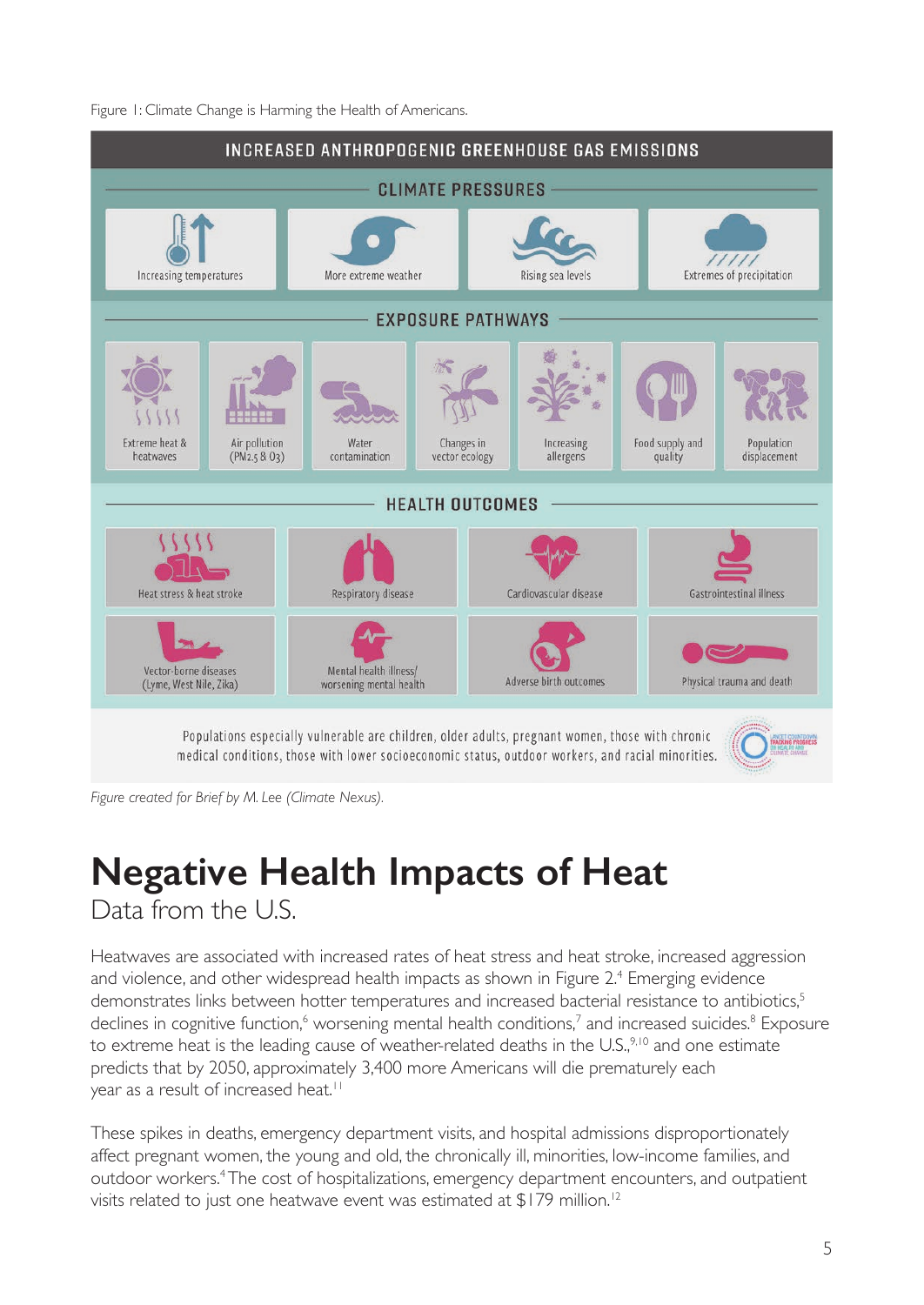

*Figure created for Brief by M. Lee (Climate Nexus).*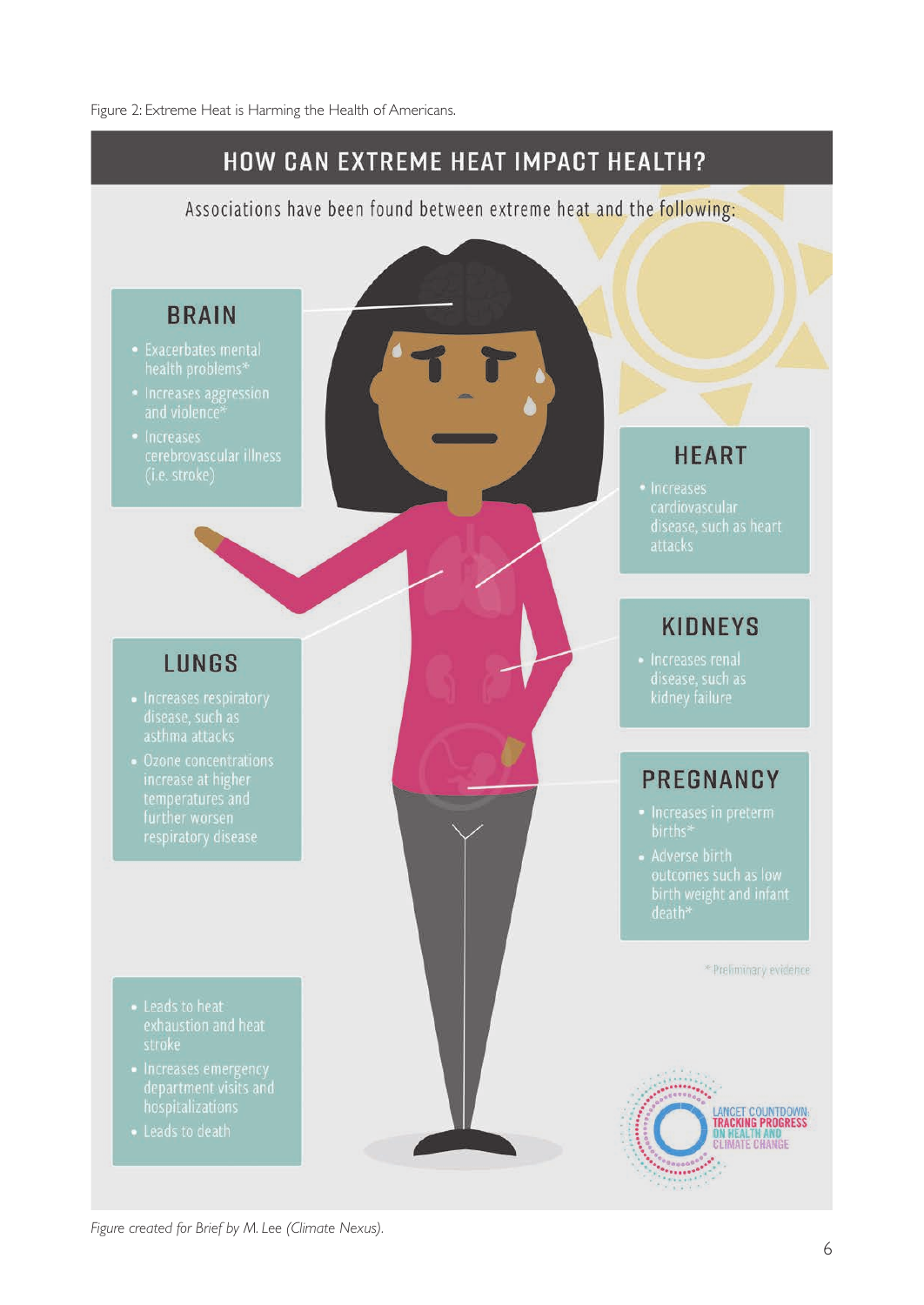Heat exposure in the U.S. is increasing as hot days and extreme heatwaves become more frequent. While U.S. yearly temperatures can be variable, the trend reveals a steady 0.15°F per decade rise since 1895. In 2017, the majority of Americans experienced temperatures that were well above average or the warmest ever recorded (Figure  $3$ )<sup>13</sup>, with increasing frequency and intensity of heatwaves (Figure 4).<sup>14</sup>



Figure 3: 2017 Mean Annual Temperature Percentiles as Rankings Compared to Baseline Data (1985-2017).<sup>13</sup>

*Figure Source: National Oceanic and Atmospheric Administration's National Centers for Environmental Information, 2018.*

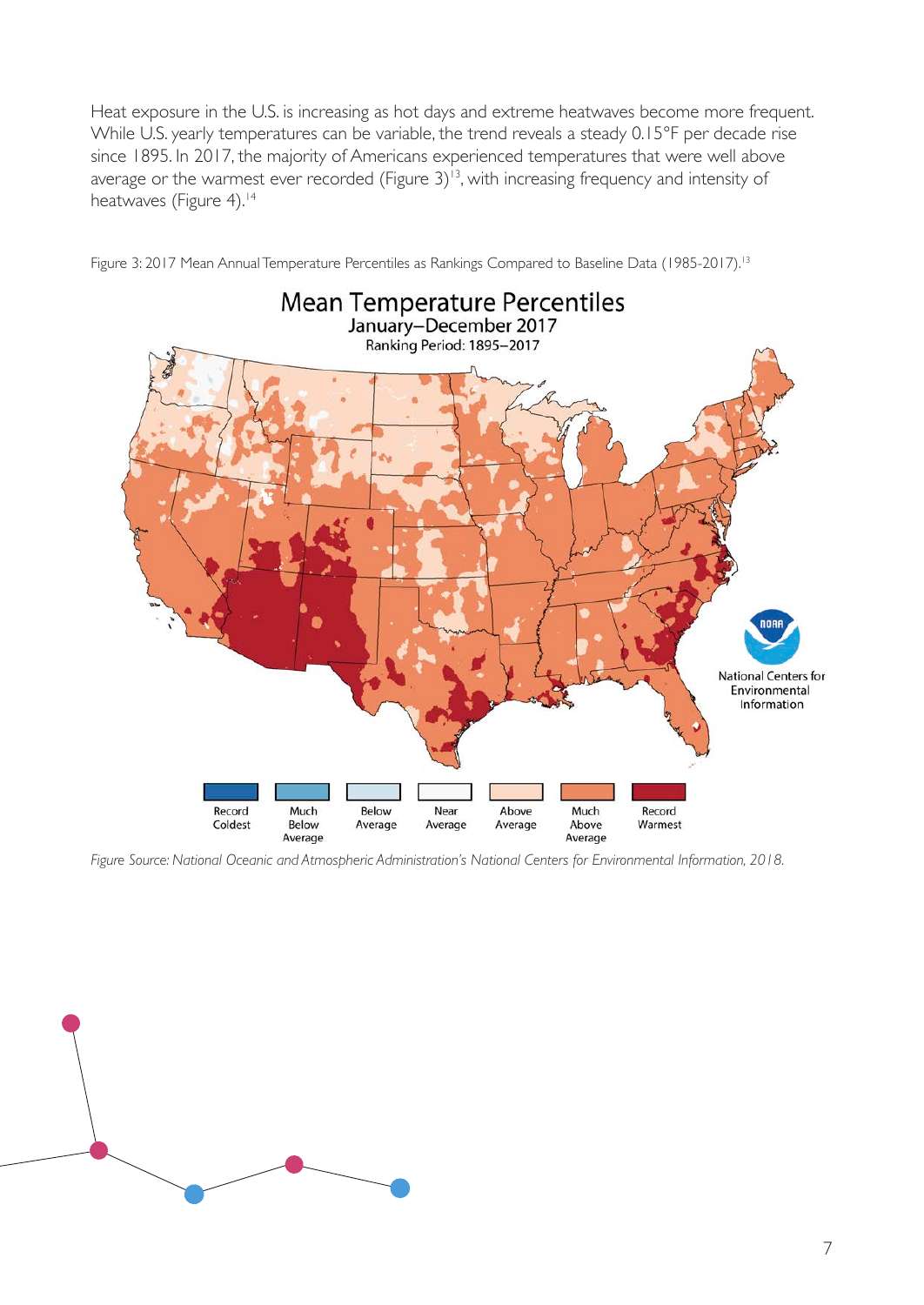

Figure 4: Heatwave Characteristics in 50 Large U.S. Cities Between 1961-2017.<sup>14</sup>

Heat Wave Characteristics in 50 Large U.S. Cities, 1961-2017

*Figure Source: U.S. Global Change Research Program, 2018.*

Adaptation to increased heat requires a multi-prong approach including heat alert systems, real-time data surveillance, public health education and access to cooling.<sup>15</sup> If America maintains its current electricity mix with 30% from coal, as many as 1,000 additional deaths may occur annually by midcentury from air pollution due to the electricity generation for air conditioning alone.<sup>16</sup> A transition towards less-polluting electricity sources is key.

#### Headline Finding: Health Effects of Temperature Change (Indicator 1.2)

**The average summer temperature in the U.S. is steadily increasing, with the summer of 2016 having a mean increase of 2.2°F (1.2°C) from the 1986-2005 average.17**

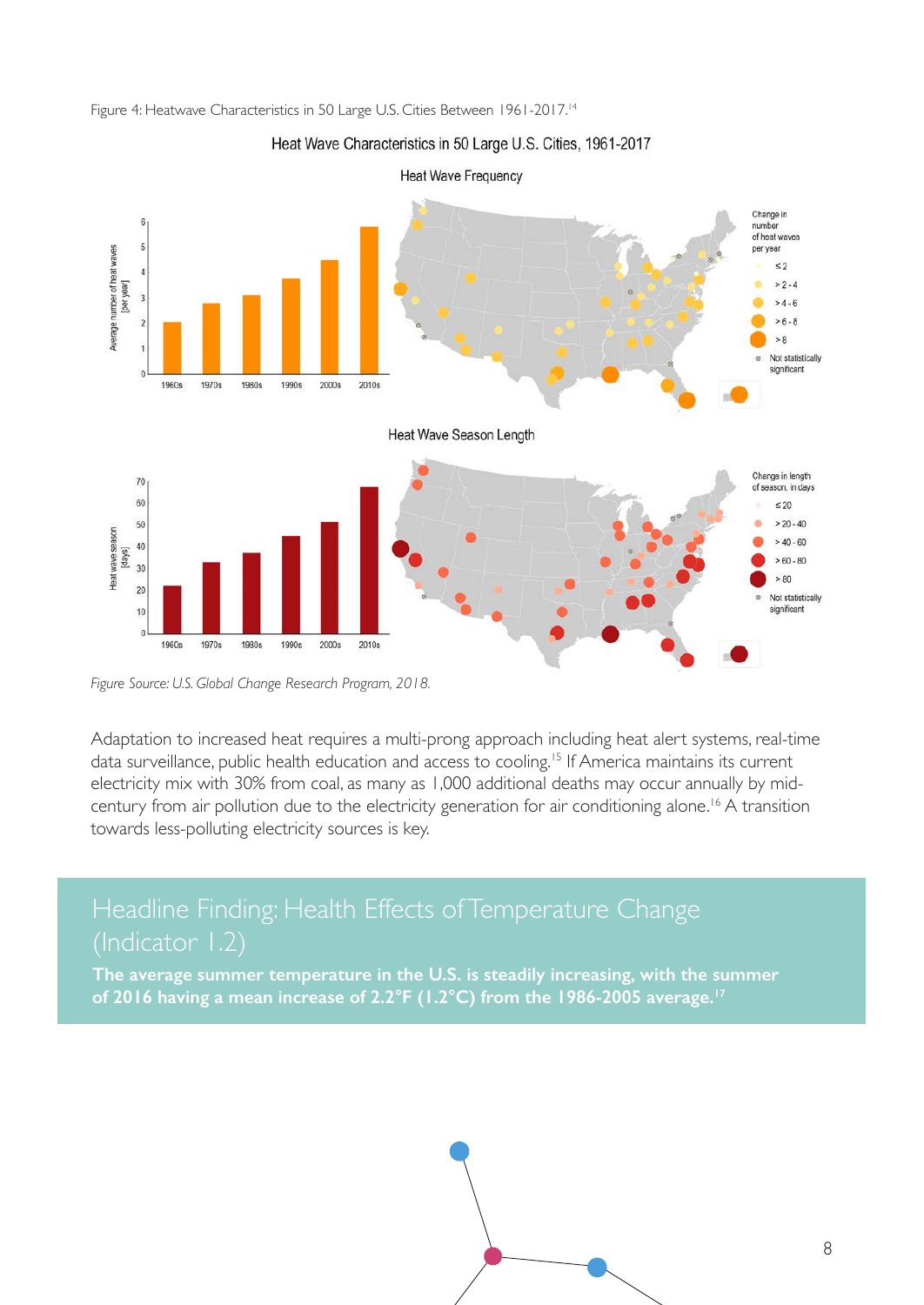Headline Finding: Health Effects of Heatwaves (Indicator 1.3) **Heatwaves in the U.S. are lasting longer. The largest mean change since the year 2000 was in 2011, with a heatwave length increase of 3.6 days as compared to the 1986-2005** 

**Subsequently, 24 million more Americans were exposed to extreme heat in 2011 and 12.3 million more in 2016 when compared to this same baseline.17**

#### Headline Finding: Change in Labor Capacity (Indicator 1.4)

**Warming is reducing American labor productivity. Between 2000-2017, it is estimated the U.S. lost nearly 1.1 billion labor hours, particularly in industry and agriculture (Figure 5).17**

Agricultural and construction workers have been shown to be at highest risk for occupational heatrelated deaths.<sup>18</sup> One estimate shows that, compared to 2005, there could be an annual loss of 880 million labor hours and \$44 billion in lost wages in 2050.<sup>11</sup>

■ Agriculture ■ Industry ■ Service 140 120 Labor Hours (in Millions) 100 80 60 40  $20$  $\bf{0}$ 2000 2001 2012 2013 2014 2015 2010 2010 2010 2010 2010 2011 2012 2013 2014 2015 2010 2017 Year

Figure 5: Total Labor Hours Lost in the U.S. Due to Heat by Year and Sector.<sup>17</sup>

**baseline.** 

*Figure Source: Lancet Countdown Indicator 1.4 (2018 Report).*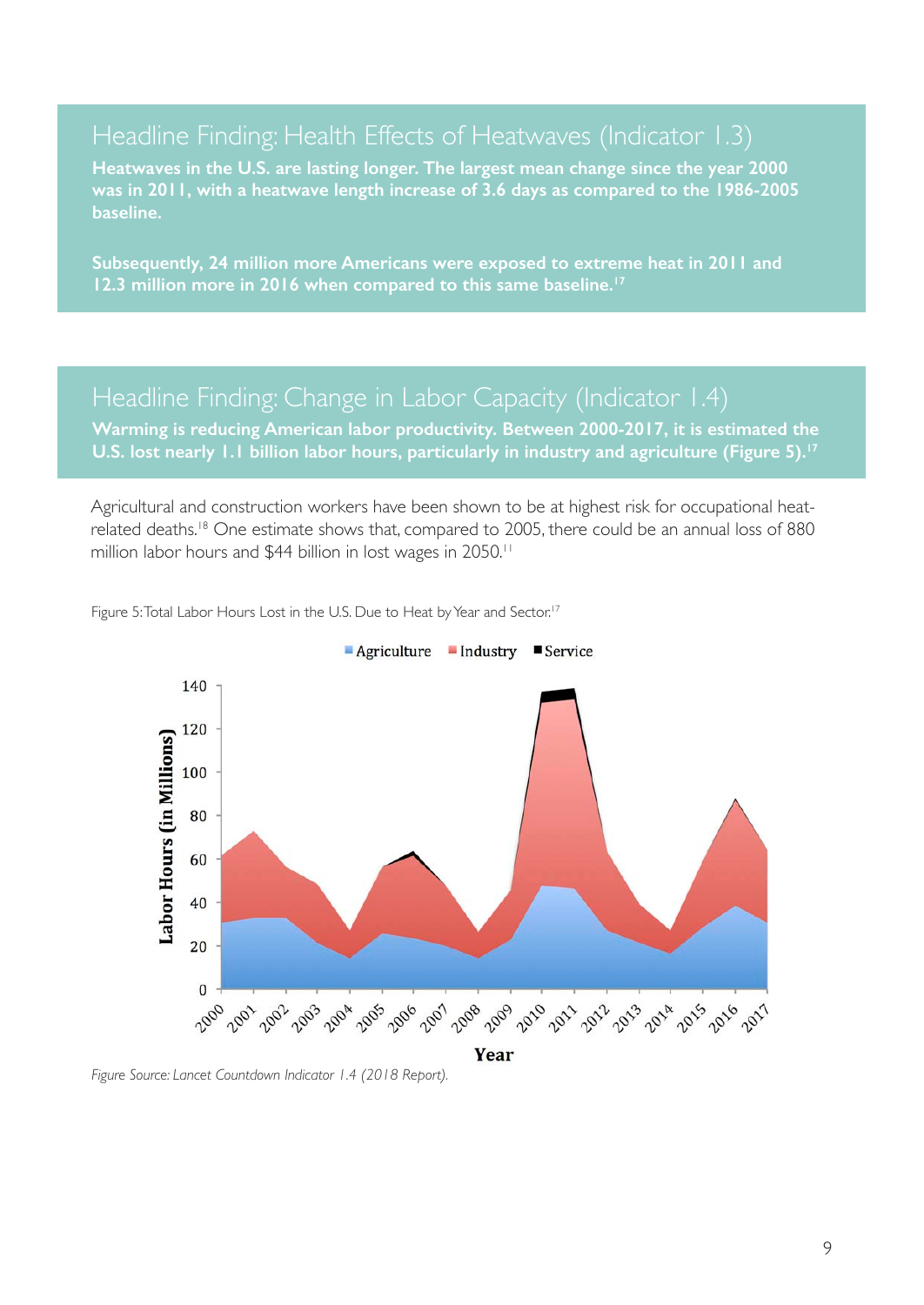### **Negative Health Impacts of Extreme Weather**

Data from the U.S.

Depending on the type of event, extreme weather can directly impact health through associations with drownings, other injuries, infectious diseases, hypothermia and other problems. Health is also affected indirectly through prolonged infrastructure damage (e.g. mold), mental health issues (e.g. post-traumatic stress), population displacement, and disaster-related healthcare system failures.<sup>19</sup> The risks of extreme weather health impacts are especially high for children.<sup>20</sup>

Since 1980, there has been a steady rise in billion-dollar weather and climate disasters in the U.S. (Figure 6).21 In 2017, a record-tying 16 events cost an estimated \$313 billion USD with damage calculations that included insured and uninsured losses, such as structural and agricultural, but did not take health costs into consideration.<sup>21</sup> These damages significantly undermine people's physical and mental health, particularly for those who are not insured.<sup>22,23</sup>



Figure 6: Trends in Year-to-Date United States Billion-Dollar Disaster Event Frequency (through October 2018).<sup>21</sup>

*Figure Source: National Oceanic and Atmospheric Administration's National Centers for Environmental Information, 2018.*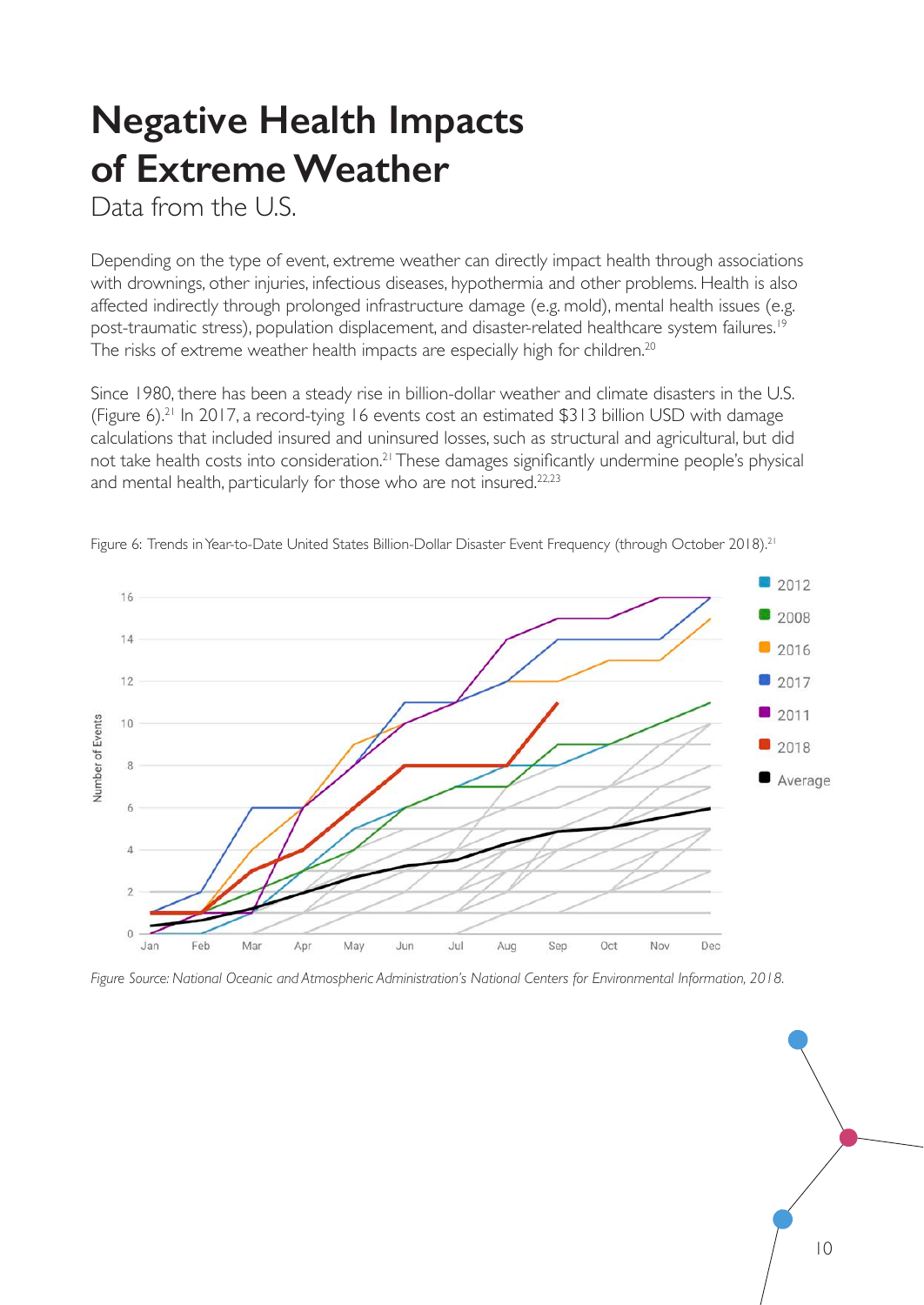#### Headline Finding: Economic Losses due to Climate-related Extreme Events (Indicator 4.1)

**For climate-related extreme events in 2017, the U.S. experienced absolute economic losses valued at \$80 billion USD for insured losses and \$94 billion USD in uninsured**  losses.<sup>17</sup>

The *Lancet* Countdown Indicator 4.1 data was obtained from the Munich Re's NatCatSERVICE. It is lower than the 2017 billion-dollar National Oceanic and Atmospheric Administration's (NOAA) National Centers for Environmental Information (NCEI) data above. This highlights the complexity of accurately determining these figures.

#### Headline Finding: Lethality of Weather-related Disasters (Indicator 1.6)

**The Emergency Events Database reports that in 2017, 284 lives were lost in the U.S. over the course of 23 events (floods, storms, and wildfires) with approximately 866,835 individuals affected and 109,108 with destroyed homes.24**

Other estimates are considerably higher, reflecting differences in methods for counting disaster health impacts. This is particularly evident for events like Hurricane Maria (see Case Study).

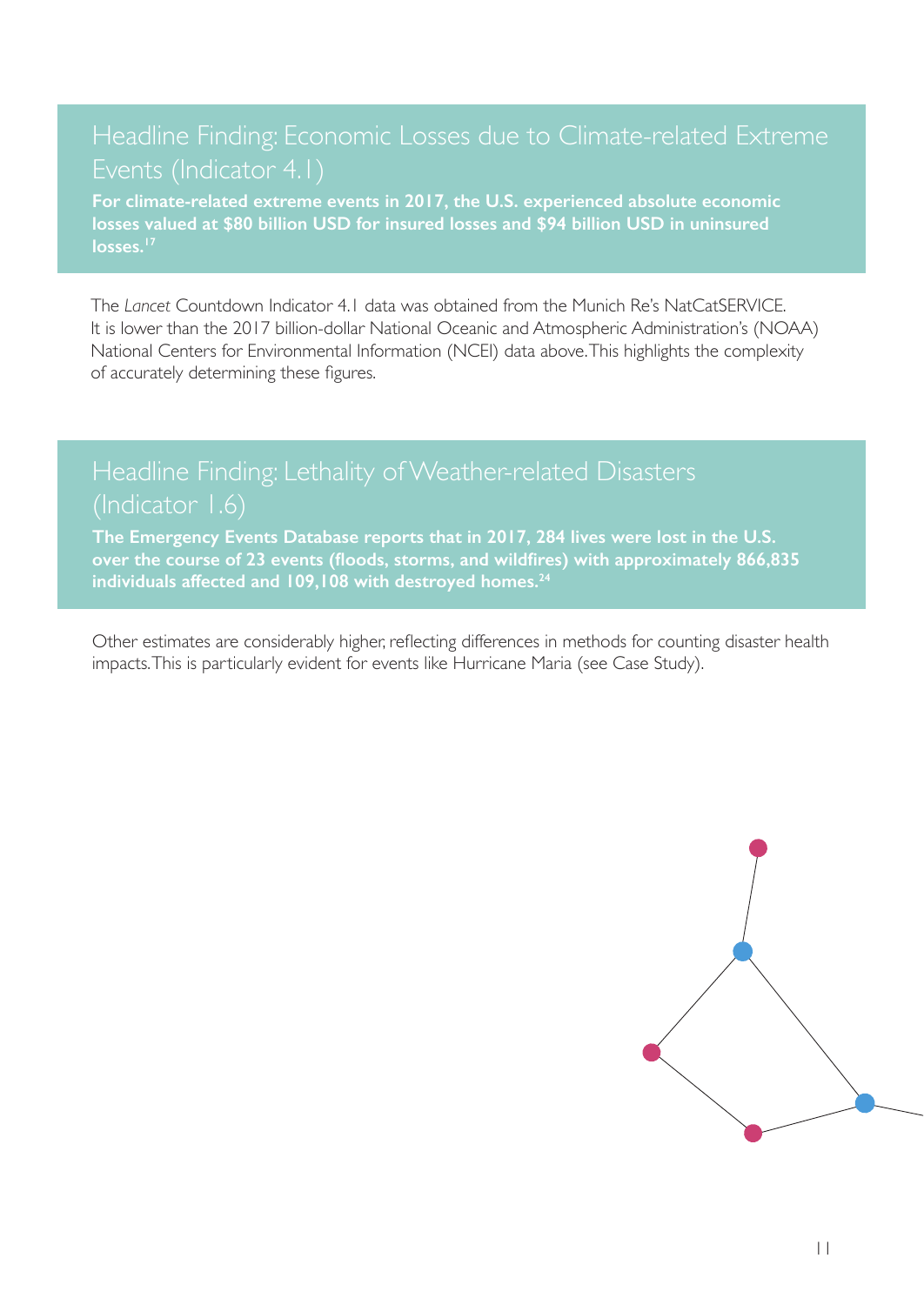## **Case Study on Hurricane Maria in Puerto Rico: Accurate Mortality, Population Displacement, and Shortages of Intravenous Fluids Across the U.S.**

#### Accurate Mortality

Hurricane Maria made landfall in Puerto Rico on September 20, 2017, striking an area that had been hit by Hurricane Irma only two weeks before. While it caused an estimated \$91.8 billion in damage, the true number of deaths depends on what is defined as attributable to the event.<sup>21</sup>

In December 2017, Puerto Rico's Department of Public Safety listed the official death toll as 64.<sup>25</sup> In Puerto Rico, every disaster-related death must be confirmed by the Institute of Forensic Sciences. This requires that bodies be brought to San Juan or that a medical examiner travel to the local municipality to verify the death. However, the Vital Statistics Office was without power and utilizing paper records. Furthermore, indirect deaths resulting from impacts such as water and electricity shortages, worsening chronic conditions, or delayed medical treatment may not be captured. These factors led researchers and media outlets to question the accuracy of the initial figure.<sup>26</sup>

In response, a group of researchers used a community-based survey methodology of randomized door to door visits of approximately 3,300 households to provide an estimate of the Hurricane-Maria-related deaths in Puerto Rico congruent with the Centers for Disease Control and Prevention (CDC) definition of an attributable death.25 This avoided the pitfalls of the administrative process and death-certificates. They estimated a total of 4,465 excess deaths: adjustment for biases raised this estimate to 5,740 excess deaths (Figure 7). In addition, a separate commissioned study estimated 2,975 deaths.<sup>27</sup> Comprehensive estimates must also take delayed deaths into account. One study found a 16% increase in suicides in the first four months and a 26% increase in the first six months post-landfall compared to the year before.<sup>28</sup> Even the conservative estimates are approximately 0.1% of the total population in Puerto Rico, which would be the equivalent to losing the entire city of Cincinnati, Ohio on the mainland U.S.

Figure 7: Representation of Death Count Discrepancy in Puerto Rico after Hurricane Maria.<sup>25,27</sup>



*Figure created for Brief by R. Salas.*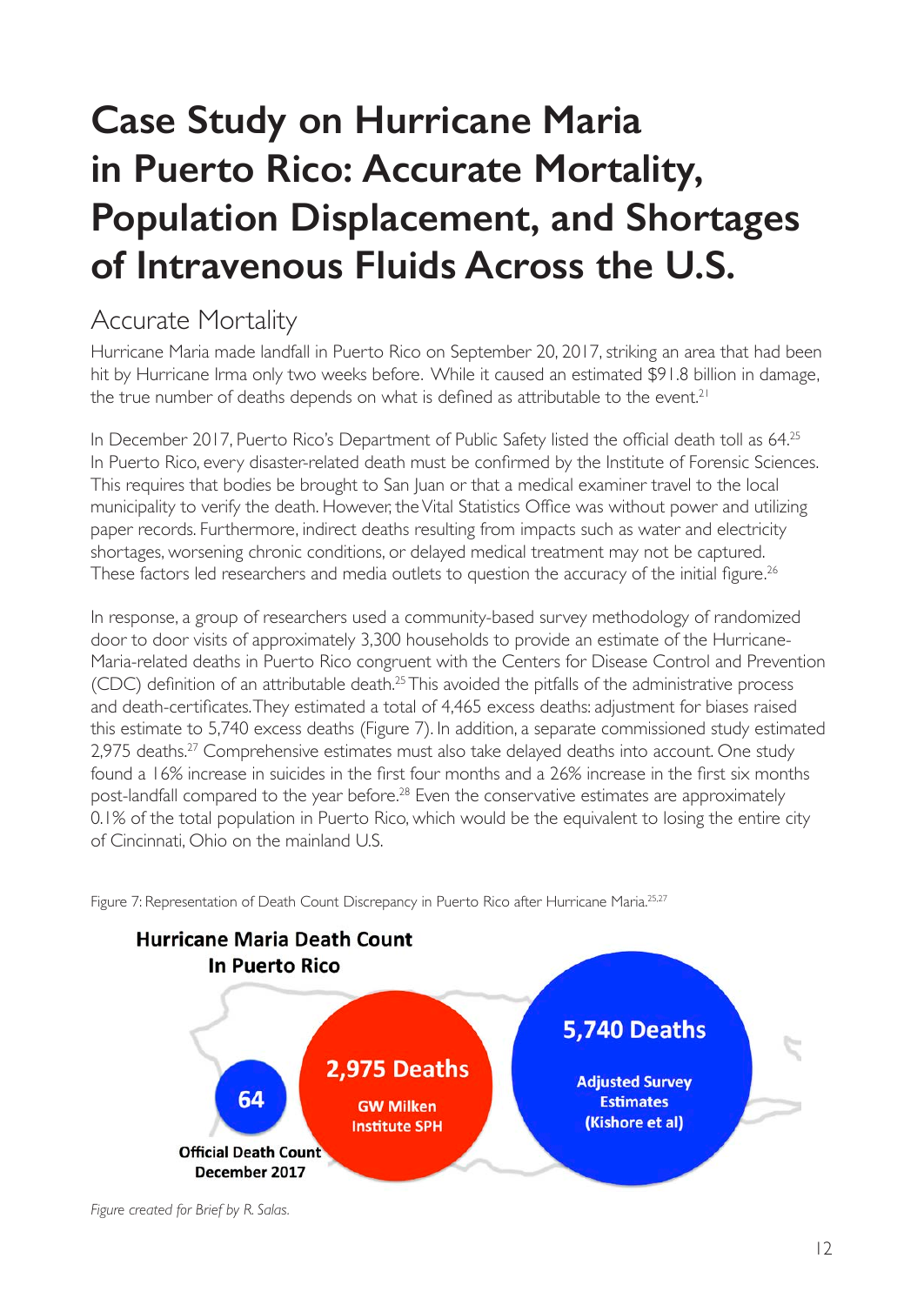The stark discrepancies between death counts highlight the difficulty of characterizing the true impacts of extreme weather events on health and lives lost. This is a significant concern. Without being able to accurately determine how many people were impacted, the ability to allocate postdisaster resources and plan for future disasters is hindered.

#### Population Displacement

In addition to mortality impacts, Hurricane Maria is estimated to have displaced 10,600 people from Puerto Rico alone, with Puerto Rican Americans moving to every U.S. state.<sup>29-31</sup> These numbers are likely significant underestimates. Displaced populations have increased health risks and face new psychosocial challenges.32–35

#### Intravenous Fluid Shortages Across U.S.

Puerto Rico supplies 44% of the intravenous (IV) fluid for the U.S.<sup>36</sup> While the U.S. has suffered intermittent shortages since 2014, Hurricane Maria damaged the factory of a leading producer of IV fluid, leading to months-long shortages at hospitals across the country and beyond.37 Hospitals and health professionals sought alternative solutions collaboratively to manage the crisis, such as utilizing oral rehydration therapy and changing the route of medication administration.<sup>36,37</sup> The widespread impact of this one storm in the U.S. exposed vulnerabilities in healthcare system supply chains and highlighted the need to create climate-resiliency.



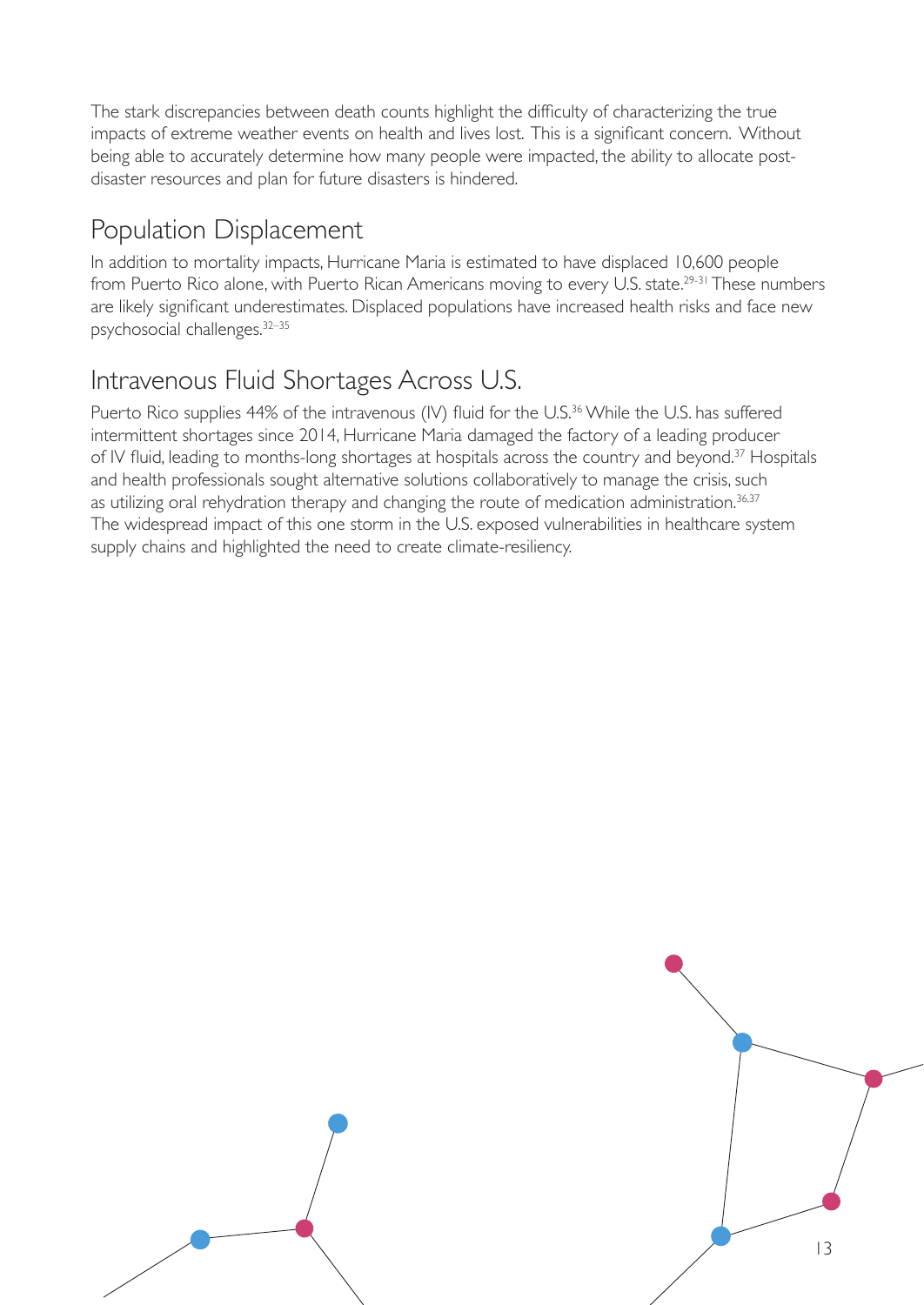## **Negative Health Impacts of Wildfire Smoke Exposure**

Data from the U.S.

The 2017 wildfire season in the U.S. was historically destructive. It burned 9.8 million acres and killed at least 44 people with extreme, difficult-to-extinguish wildfires,<sup>13</sup> which are expected to become more common as the climate changes.<sup>38</sup> Wildfire smoke releases fine particulate matter (e.g.  $PM_{25}$ ) and ozone precursors which are harmful to cardiorespiratory health.<sup>4,39</sup> While PM<sub>25</sub> concentrations have been decreasing across the country since 1988, they are rising in some western U.S. states (Figure 8).<sup>40,41</sup>

Figure 8: Number of Days Reaching Air Quality Index (AQI) Levels Unhealthy for Sensitive Groups in Multiple Cities in 2016 and 2017 for  $PM_{2.5}$ <sup>41</sup>



Note: The EPA's Air Quality Index (AQI) assess air quality on a yardstick that runs from 0 to 500, where higher numbers indicate greater levels of air pollution. For PM<sub>25</sub>, the AQI has set a goal level of 100 or below. When levels become 101-150, it is felt to be unhealthy for sensitive groups, such as children, the elderly, and those with respiratory diseases. Any level above 151 is felt to be unhealthy for all individuals.<sup>42</sup>

*Figure Source: U.S. Environmental Protection Agency, 2018.*

In addition to the stress, direct trauma, and immediate deaths associated with wildfires, wildfire smoke has been associated with increased asthma and chronic obstructive pulmonary disease exacerbations. There is emerging evidence supporting an association between wildfire smoke exposure and cardiac and stroke visits, as well as an overall increased mortality.<sup>4,43-47</sup> Wildfire health damages in the U.S. in 2017 were likely higher than prior annual estimates for time periods with less active wildfires (2008- 2012), which still accounted for a staggering \$87-\$150 billion per year.<sup>48</sup> While educating communities about clear evacuation plans, ensuring patients have adequate respiratory-related medications, and improving smoke forecasts to assist in outdoor travel planning will help populations cope, climate mitigation is urgently needed to prevent intolerable wildfire seasons in years to come.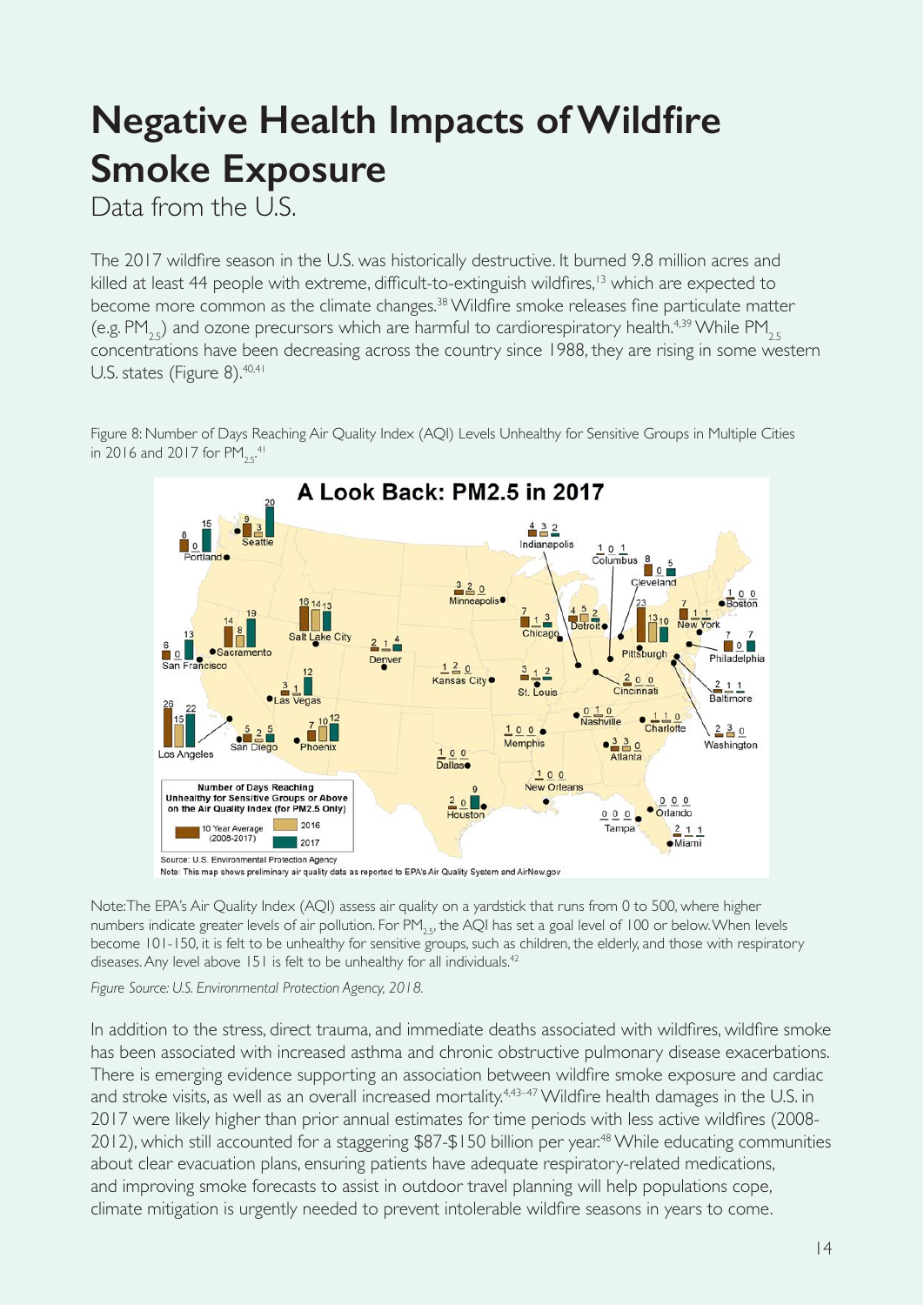### **Negative Health Impacts of Vector-borne Diseases**

Data from the U.S.

Climate change is altering the ecology, geographic range, and abundance of vectors that carry diseases in the U.S. The most common vectors are ticks and mosquitoes, which can transmit vectorborne diseases (VBD) such as West Nile Virus, Zika, and Lyme. There was a tripling in vector-borne illnesses from mosquitoes, ticks, and fleas when comparing 2016 to 2004 (Figure 9).<sup>49</sup>

Figure 9: Number of Reported Vector-borne Diseases (Mosquito, Tick, and Flea) in U.S. States and Territories During 2004–2016.<sup>50</sup>



*Figure Source: Center for Disease Control and Prevention, 2018.*

North America is one of the continents that is expected to experience the largest climate-driven increase in the percentage of people exposed to the mosquito *Aedes aegypti,* which transmits diseases such as Zika and dengue.51 Mosquito-borne diseases have been especially prone to epidemic outbreaks. West Nile is the most commonly transmitted mosquito-borne infection, despite significant under-reporting.<sup>52</sup> In addition, there was a significant Zika epidemic in 2016, which was linked to birth defects.<sup>49</sup> Researchers are seeking to better understand the role that climate change plays, along with other factors like travel and development, in the spread of VBDs.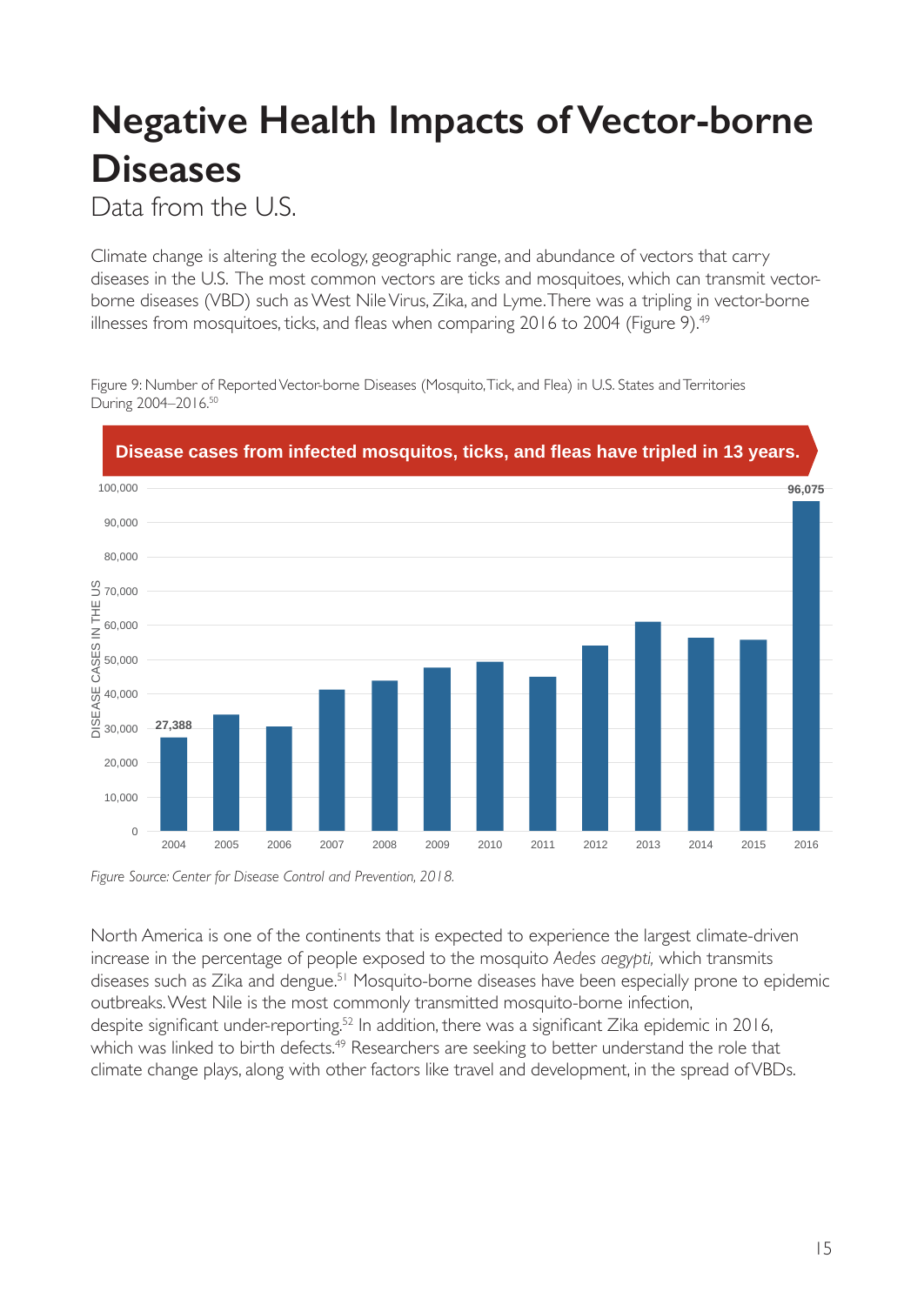#### Headline Finding: Suitability for U.S. Outbreaks of Pathogenic *Vibrio*, a Water-borne Infectious Disease (Indicator 1.8)

**The U.S. Northeast has had a 27% increase in the area of coastline with suitability for the pathogenic water-borne** *Vibrio* **bacteria in the 2010s versus the 1980s baseline (Figure 10).17**

*V. vulnificus,* and non-toxigenic *V. cholerae* (non-O1/non-O139)) Outbreak.<sup>17</sup> Figure 10: Percentage of Coastal Area in the Northeast U.S. that is Suitable for a *Vibrio* (*Vibrio parahaemolyticus*,



*Figure Source: Lancet Countdown Indicator 1.8 (2018 Report).*

Warmer sea surface temperatures (SST) are associated with increased prevalence of pathogenic *Vibrio* bacteria species. Thus, this indicator addresses the suitability of living conditions for *Vibrio* based on increasing coastline SST as an early warning sign that infections may increase in the future.<sup>17</sup>

*Vibrio* is a family of bacteria that includes species of concern in the U.S. that can cause various diseases in humans. According to the CDC, Vibriosis causes an estimated 80,000 illnesses and 100 deaths in the United States each year.<sup>53</sup> These infections span from life-threatening bloodstream infections, to gastroenteritis, to ear and wound infections (leading some to describe it as flesh-eating bacteria). As the suitability for this bacteria increases in certain areas of the U.S., human exposure may increase through direct contact (e.g. swimming) or ingestion (e.g. eating contaminated raw oysters).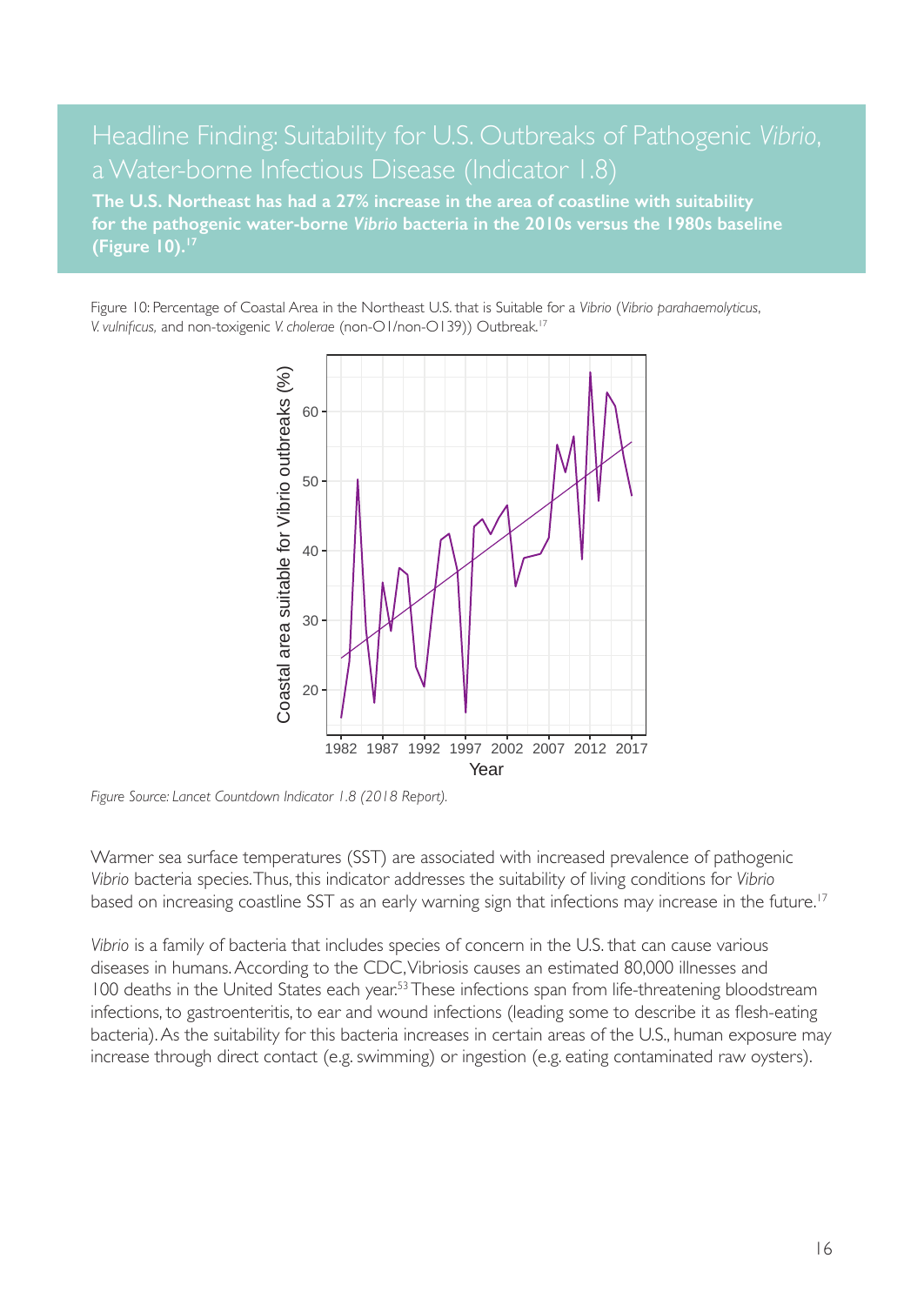## **Opportunities to Save Lives and Improve Health in the U.S.**

#### Prevention of Further Dangerous Climate Change: Transitioning to Renewable Clean Energy

The U.S. ranks second in the world for carbon emissions from fossil fuel combustion.<sup>54</sup> The amount of per capita carbon emissions produced by states is outlined in Figure 11. To reach the Paris Agreement goal of net zero emissions between 2050 and 2100, the U.S. would need to rapidly phase out fossil fuel use, which would have profound benefits to health and save lives.



Figure 11: 2015 Per Capita Energy-Related Carbon Dioxide Emissions by State.<sup>55</sup>

*Figure Source: U.S. Energy Information Administration, 2018.*

Responsible for approximately 10% of U.S. greenhouse gas emissions by most recent estimates, the U.S. health sector is a major contributor to climate change.<sup>56</sup> Furthermore, the mortality burden from air pollution generated by the health sector's fossil fuel use has been estimated to be comparable to mortality due to medical errors.<sup>57</sup> The U.S. health sector is beginning to shift away from fossil fuel energy sources and recently 28 healthcare organizations made a pledge to the U.S. Paris Agreement commitments.<sup>58</sup>

#### Headline Finding: Carbon Intensity of the Energy System in the U.S. (Indicator 3.1)

**Since 1971, the carbon intensity of the total primary energy supply (TPES) in the U.S. has**  declined. In 2015, TPES reached a recorded low of 54.5 metric tons of CO<sub>2</sub> emitted for each terajoule (TJ) of primary energy (Figure 12).<sup>17</sup>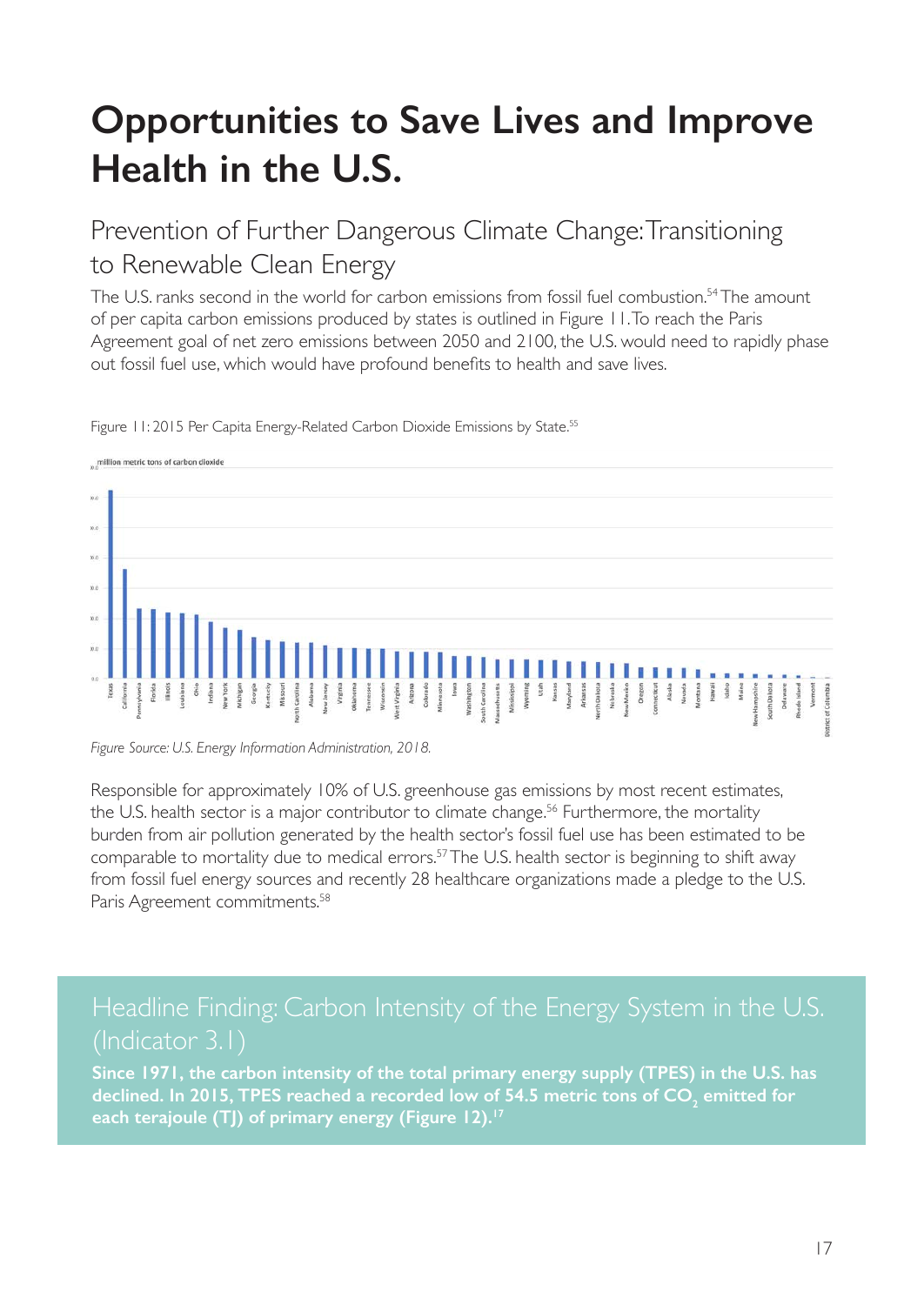Figure 12: Carbon Intensity of the Energy System for the U.S. by Tons of CO<sub>2</sub> (tCO<sub>2</sub>) Emitted for Each Unit (TJ) of Primary Energy Supplied. Indicator Based on Total CO $_{_2}$  Emissions from Fossil Fuel Combustion Divided by Total Primary Energy Supply (TPES).<sup>17</sup>



Carbon Intensity of the Energy System for U.S.

*Figure Source: Lancet Countdown Indicator 3.1 (2018 Report).*

#### Headline Finding: Zero-Carbon Emission Electricity in the U.S. (Indicator 3.3)

**Since 1971 there has been a steady rise in low-carbon emission electricity, with a total**  of 1,411 Terawatt Hours (TWh) installed by 2016 (Figure 13).<sup>17</sup>

Figure 13: Absolute Total Low-Carbon Electricity Generation in Terawatt Hour (TWh).<sup>17</sup>



#### Low-Carbon Emission Electricity for U.S.

*Figure Source: Lancet Countdown Indicator 3.3 (2018 Report).*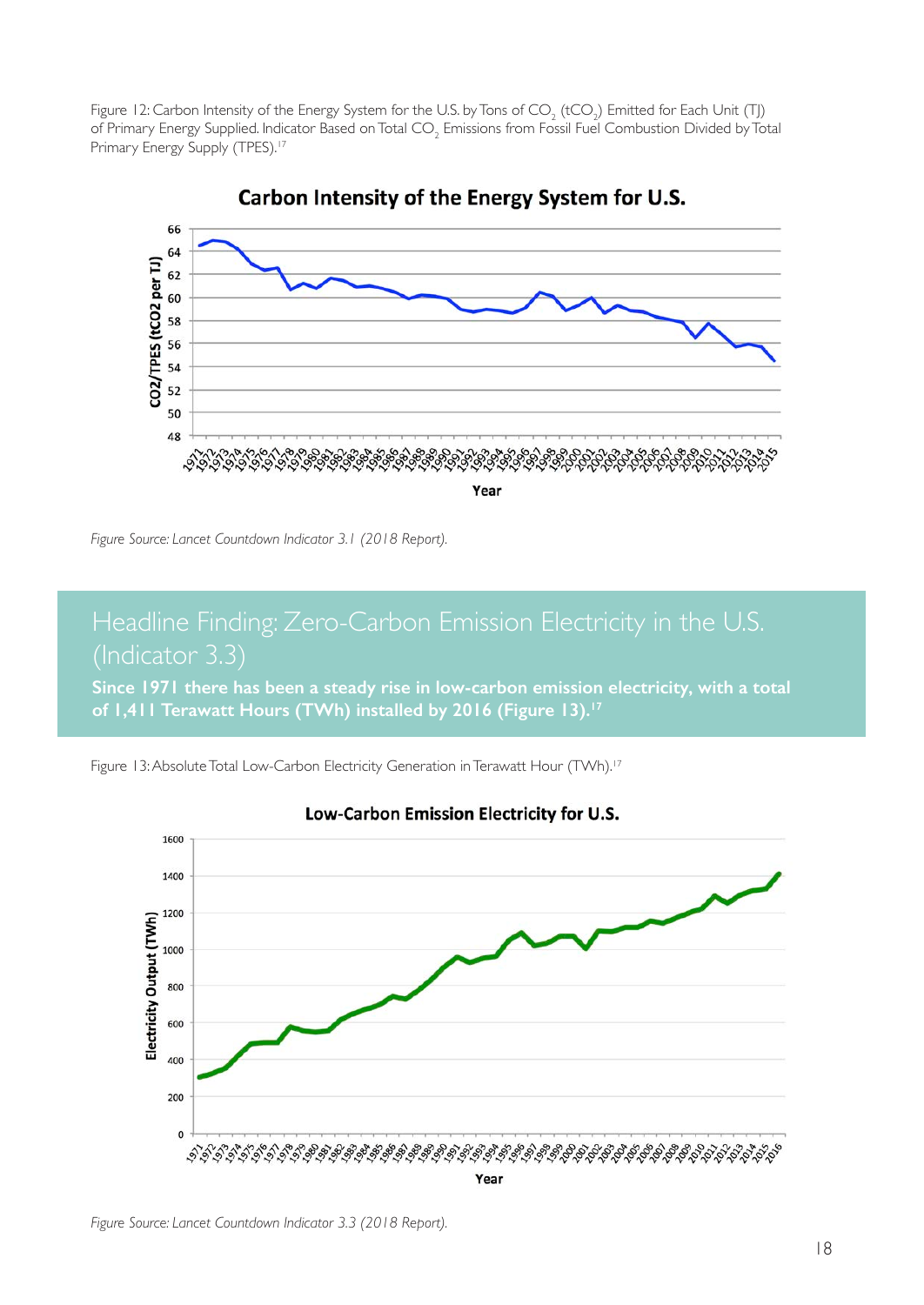Low-carbon energy includes power from sources such as wind, solar, nuclear, and hydropower. The increasing trend seen here must accelerate quickly in order to reach the Paris Agreement commitment. A recent report stresses the significant opportunity of aggressively reducing U.S. GHG emissions even beyond Paris Agreement commitments, to keep warming below 2.7°F (1.5°C), as this would maintain the viability of some coral reefs, reduce heat illness and maintain food yields, amongst other benefits to health 59,60

The following U.S. health systems have committed to 100% renewable electricity: Boston Medical Center, Gundersen Health System, Kaiser Permanente, Partners HealthCare, Rochester Regional Health System, University of California Health, and University of Vermont Medical Center.<sup>61</sup>

Headline Finding: Funds Divested from Fossil Fuels (Indicator 4.5) **Globally, healthcare organizations committed to divest \$3.28 billion from fossil fuels in 2017, which is 0.77% of the cumulative global total of \$33.6 billion across all sectors.17**

Divesting from fossil fuels is a way for health-related organizations to demonstrate that they are "doing no harm" with their investments. It also protects investments against future potential losses as the world transitions to a low-carbon economy.<sup>17</sup>

Some U.S. healthcare organizations have already divested from fossil fuels including: American Public Health Association, Chicago Medical Society, Dignity Health, Gundersen Health System, Health Care Without Harm, Practice Greenhealth, Society for the Psychological Study of Social Issues, and SSM Health.<sup>61</sup> The American Medical Association has passed a resolution to divest.<sup>62</sup>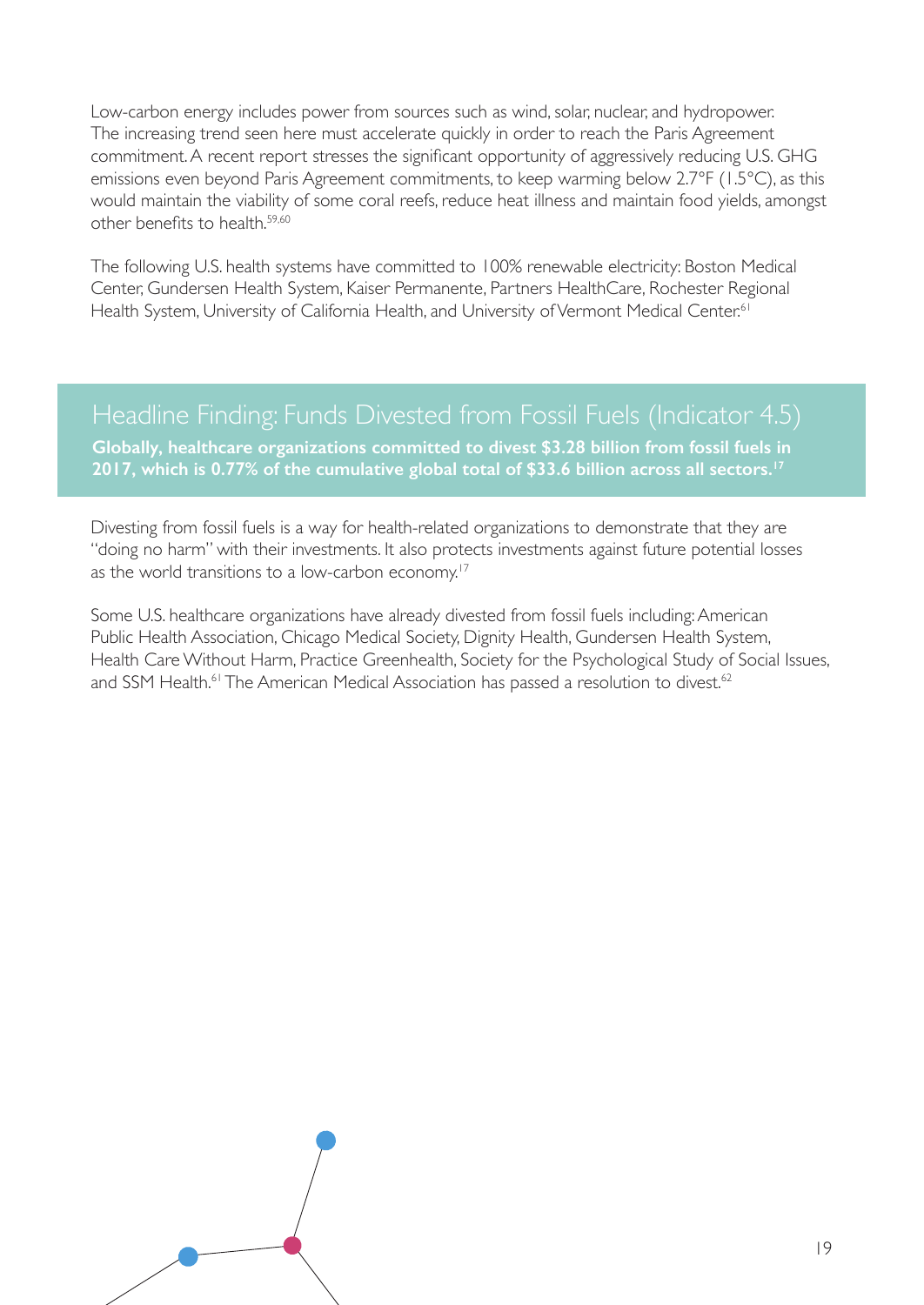### **Adaptation to Climate Change** Public Health Department Preparation and Climate Change Adaptation Spending on Health

Local health departments and other city departments across the U.S. recognize the importance of adaptation to reduce the negative health impacts of climate change within their communities (Figure 14).63,64 Public health adaptation reflects short- or long-term strategies aimed at reducing the negative health impacts and working across sectors for resilience to climate change.<sup>65</sup> Critical components of local health sector adaptation include cross-sectoral collaboration and educating policy makers about the connection between climate change and health.<sup>66</sup>

Figure 14: Representative Local Public Health Departments and Cities in the U.S. Preparing for Climate Change Health Impacts.<sup>63</sup>



*Figure created for Brief by National Association of County and City Health Officials (NACCHO).*

#### Headline Finding: Spending on Adaptation for Health and Health-Related Activities in the U.S. (Indicator 2.7)

**For the 2016-2017 financial year, the U.S. spent \$67.2 billion on Adaptation and Resilience to Climate Change (A&RCC), which was a 5% increase from 2015-2016. Of this total spending, the U.S. spent:**

- **• 5% (\$3.5 billion) on climate change health adaptation, which was an 8% increase from 2015-2016. Health adaptation is defined as adaptation occurring within the formal healthcare sector only.**
- **• 14% (\$9.4 billion) on climate change health-related adaptation for climate change, which was a 5% increase from 2015-2016. Health-related adaptation is defined as within the healthcare sector plus disaster preparedness and agriculture.17**

Though it is important to invest in U.S. climate change adaptation across all sectors, committing funds specifically to health and health-related adaptation is critical to save lives. Climate change adaptation requires more substantial funding to protect the health of Americans.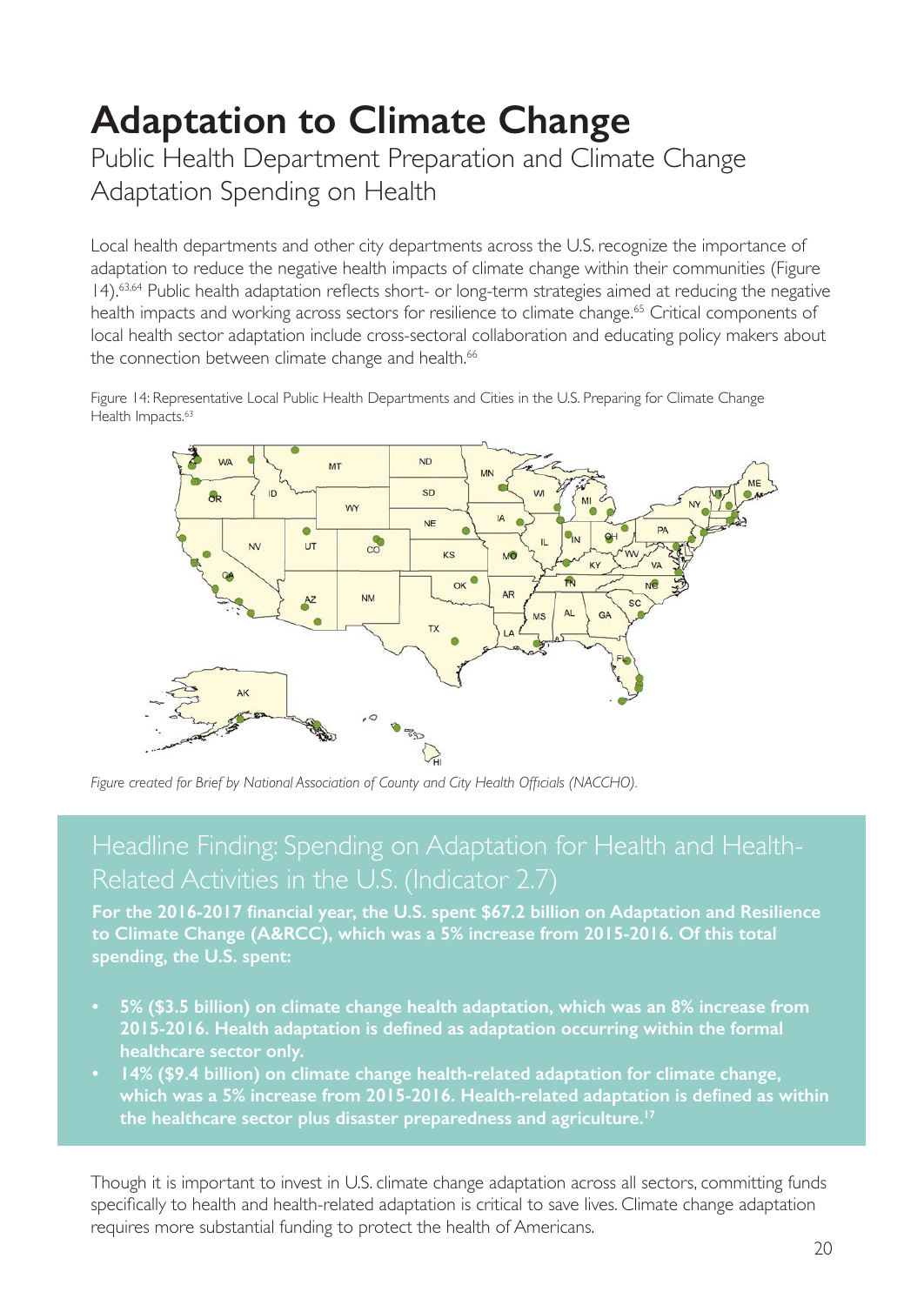## **Training the Next Generation and Educating the Public on the Health Impacts of Climate Change**

Correlates with Lancet Working Group 5: Public and Political Engagement

Healthcare professionals need to be educated about the ways climate change is harming Americans' health and well-being. These professionals include physicians, nurses, public health workers, and professionals in other health sciences.

The International Federation of Medical Students Association (IFMSA) has created a *2020 Vision for Climate-Health in Medical Curricula* as a call to action to include an element of climate-health in every medical school curriculum by 2020.<sup>67</sup> The Global Consortium on Climate and Health Education (GCCHE), hosted at the Columbia University Mailman School of Public Health, has developed *Climate and Health Core Competencies* for health professional students which can act as an institutional guide.<sup>68</sup>

Recent polls show that nearly half of Americans (49%) are "extremely or very sure" that climate change is happening versus only 7% who are "very sure" climate change is not occuring.<sup>69</sup> Given that the bedrock of public health is education about threats to health, it is critical that health providers inform their patients, communities, and policy makers about the health harms of climate change.

Evidence shows that primary care providers are among the most trusted voices to deliver this message (Figure 15)<sup>70</sup>, while nurses are the most trusted profession in the country across all sectors.<sup>71</sup> It has been shown that educating Americans about the health impacts of climate change can increase public engagement and decrease political polarization.<sup>72</sup>



Figure 15: Degree of Trust in Sources of Health Impacts of Climate Change.<sup>70</sup>

*Figure Source: Recreated from Maibach EW et al, 2018.*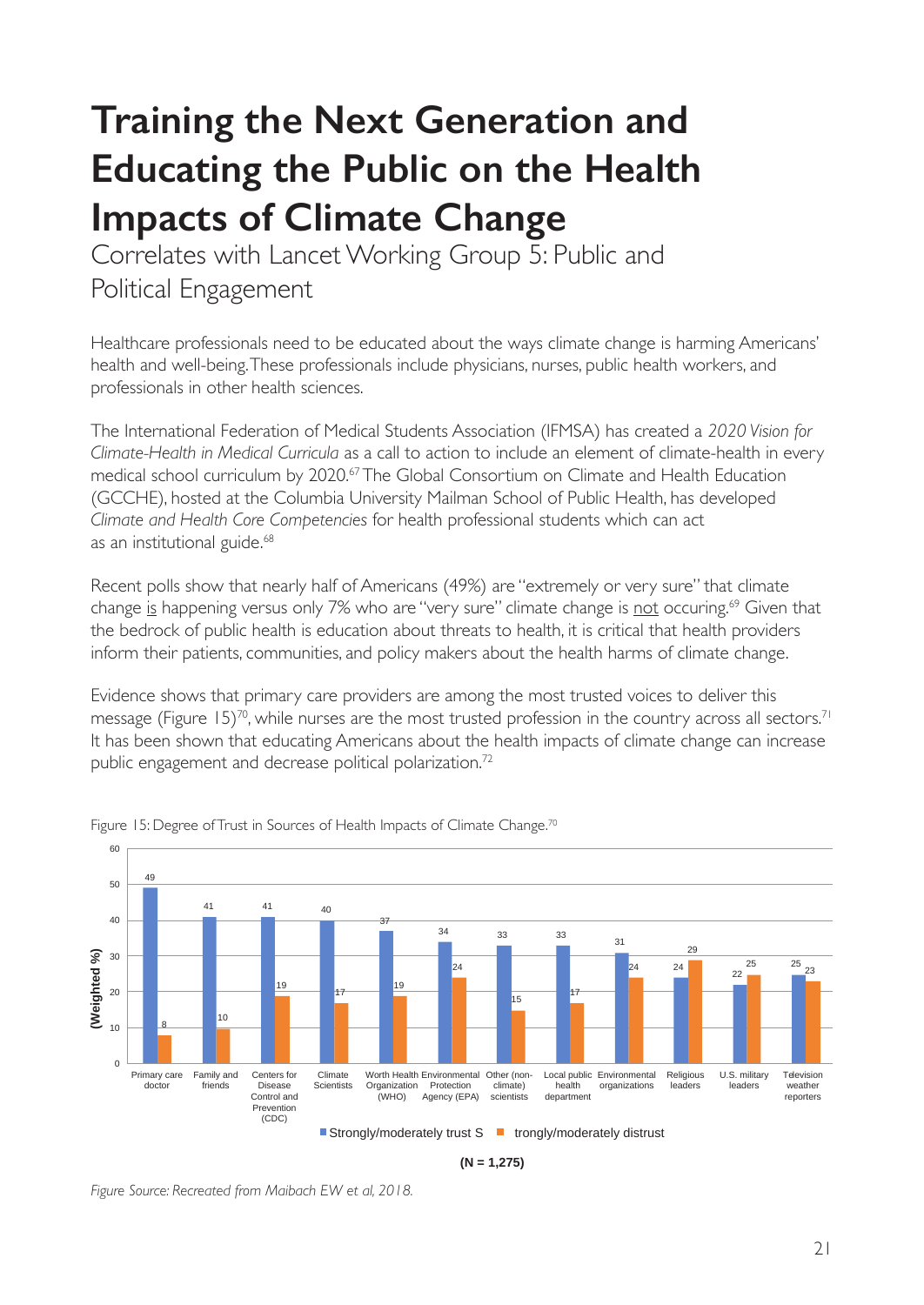### **Recommendations to Improve Health and Save Lives**

#### Climate Change Threatens Americans' Health Now

- U.S. federal and state funds should be committed for improved preparation, including surveillance and targeted interventions, that will reduce the burden of disease from heat, extreme weather, and infectious disease. This specifically includes protection of labor workers from heat-related disease and death and robust monitoring of the health impacts of extreme weather.
- Robust U.S.-based climate and health research and education funding mechanisms should be created. This will allow researchers and educators to address the steep knowledge gaps and generate evidence-based health adaptation strategies.

### Prevention of Further Dangerous Climate Change: Transitioning to Renewable Clean Energy

- The U.S. needs local, regional, and state-level policies, combined with renewed federal leadership, to ensure GHG emissions are reduced to levels that meet or surpass Paris Agreement commitments.
- Health organizations and health professionals should advocate for state laws that transition away from fossil fuels, following the precedent set by Hawaii and California that requires state utilities to generate electricity from 100% carbon-free sources by 2045. This will create cleaner air and water, mitigate climate change, improve health, and save lives.
- U.S. health and healthcare organizations should seek to rapidly reduce their own GHG emissions and transition to renewable energy sources, thus improving the health of their communities and reducing costs.

#### Adaptation to Climate Change: Public Health Department Preparation and Climate Change Adaptation Spending on Health

• U.S. federal and state bodies should dedicate funding for climate change preparation in health and health-related sectors to improve emergency preparedness, supply chain resilience, and protect vulnerable communities.

#### Training the Next Generation and Educating the Public on the Health Impacts of Climate Change

- Climate change and health education should be rapidly integrated into U.S. health professional curricula and continuing medical education.
- The trusted voices of the U.S. health sector should be unified and elevated in order to better explain the health impacts of climate change and motivate aggressive GHG reduction. This is an opportunity to create a safer and healthier America and a more promising future for today's children.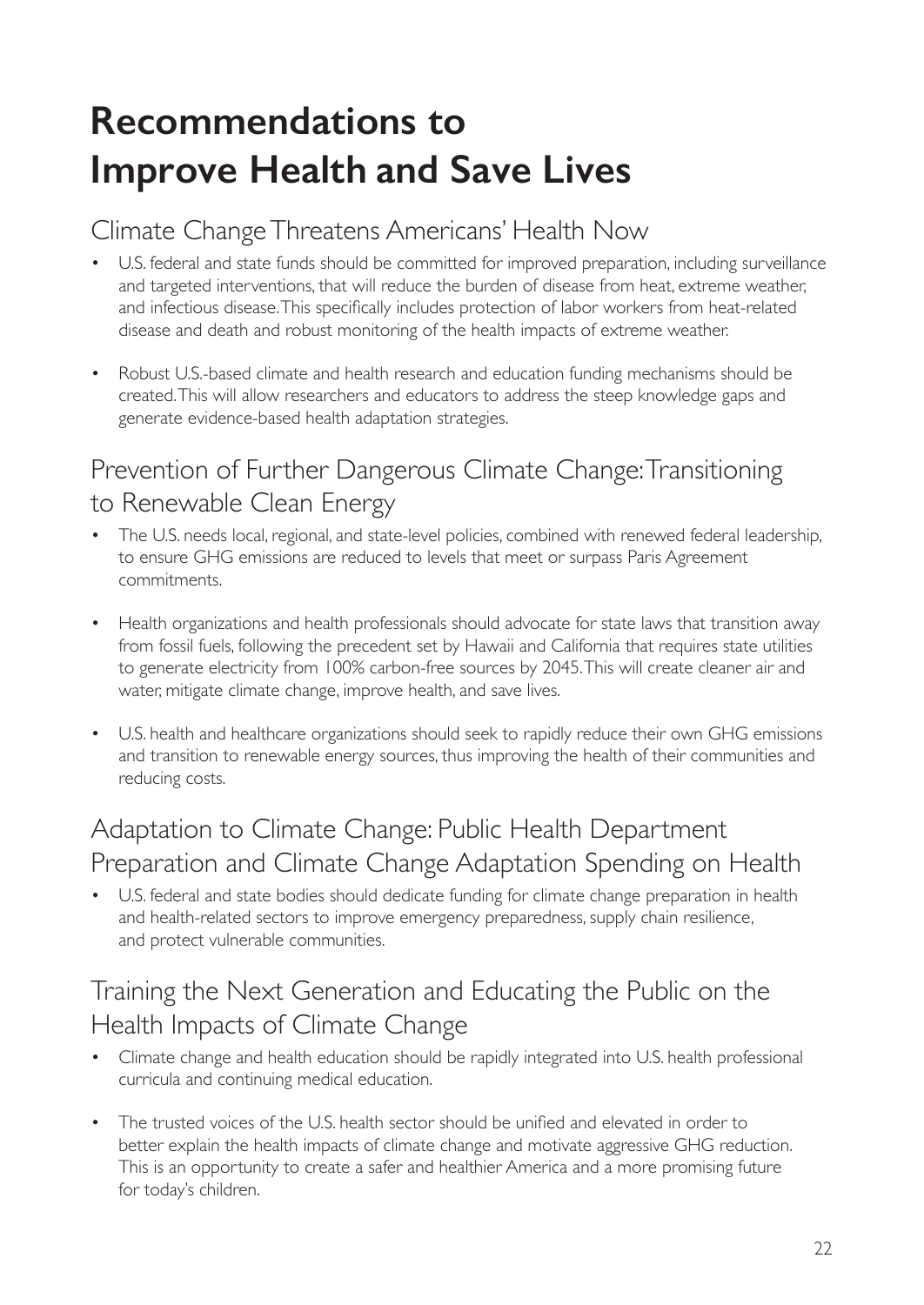### **Lancet Countdown Indicator Data Sources and Clarifications (In Order Presented)**

- 1. Indicator 1.2: Weather data from European Centre for Medium-Range Weather Forecasts (ECMWF) and population data from NASA Gridded Population of the World v4. Summer is defined as June, July, and August for the Northern Hemisphere.
- 2. Indicator 1.3: Weather data from European Centre for Medium-Range Weather Forecasts (ECMWF) and population data from NASA Gridded Population of the World v4. Heatwaves are defined as periods of four or more consecutive summer days where the minimum daily temperature is greater than the 99th percentile of the reference period 1986-2005.
- 3. Indicator 1.4: Calculated utilizing weather data from European Centre for Medium-Range Weather Forecasts (ECMWF), population data from NASA Gridded Population of the World v4, and demographic data from UN World Population Prospects (WPP).
- 4. Indicator 4.1: Munich Re's NatCatSERVICE.
- 5. Indicator 1.6: EM-DAT at the Center for Research on the Epidemiology of Disasters (CRED) at the Université Catholique de Louvain, Belgium.
- 6. Indicator 1.8: As noted in Watts et al (2018) Lancet Countdown global report in Appendix 2.
- 7. Indicator 3.1: International Energy Agency (2017) CO2 Emissions from Fuel Combustion: CO2 Indicators.
- 8. Indicator 3.3: International Energy Agency (2017) World Extended Energy Balances.
- 9. Indicator 4.5: 350.org.
- 10. Indicator 2.7: Adaptation and Resilience to Climate Change (A&RCC) dataset, created by data research firm kMatrix and other stakeholders, that measures climate change adaptation and resilience spending through a system called "profiling."

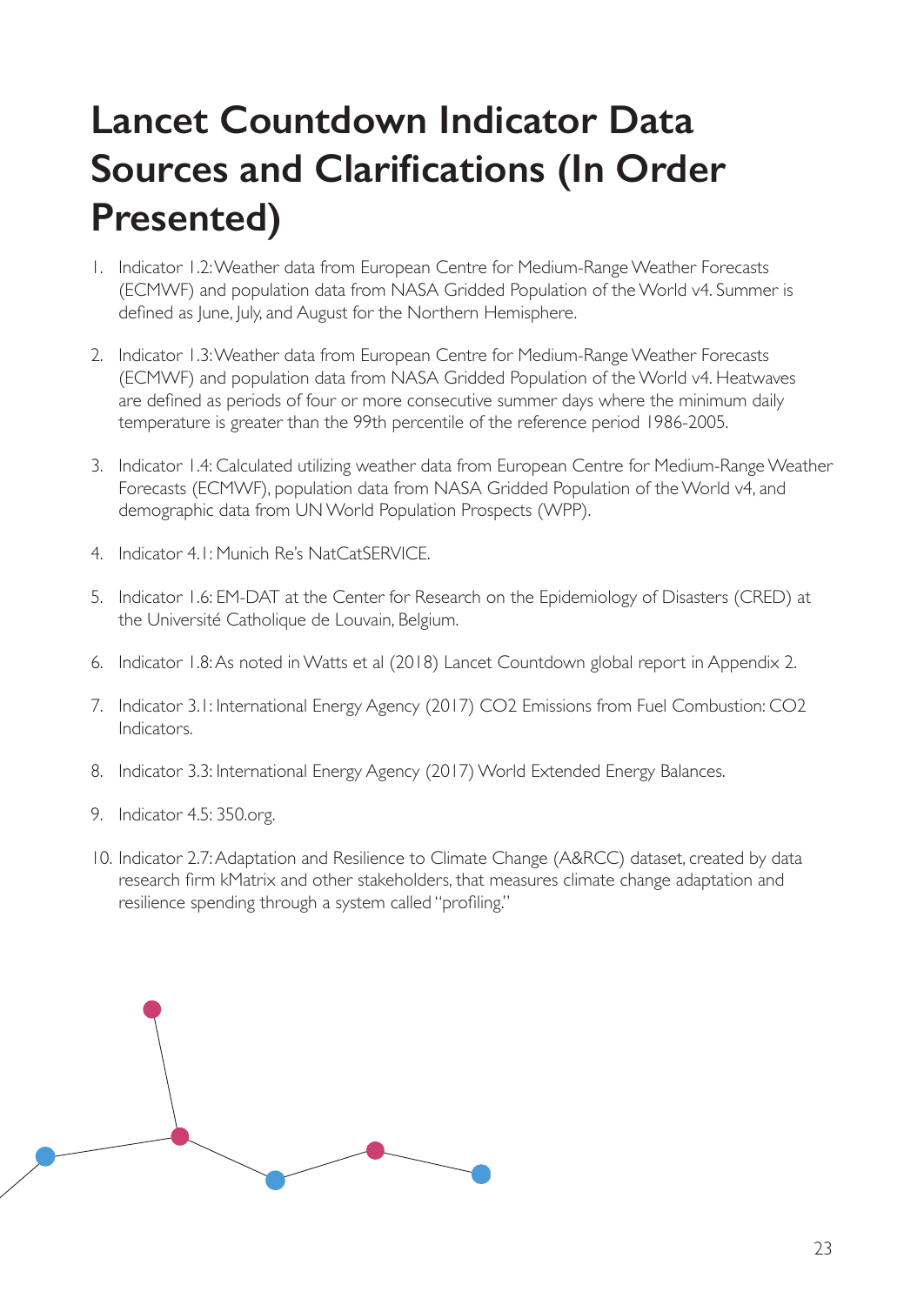### **References**

- 1. Data Driven Yale, NewClimate Institute, PBL. Global climate action from cities, regions, and businesses. [Internet]. 2018. Available from: http://datadriven.yale.edu/wp-content/ uploads/2018/08/YALE-NCI-PBL\_Global\_climate\_action.pdf
- 2. Home Page: We Are Still In [Internet]. Available from: https://www.wearestillin.com/
- 3. U.S. Global Change Research Program. Climate Science Special Report: Fourth National Climate Assessment, Volume 1 [Internet]. Washington DC; 2017. Available from: https://science2017. globalchange.gov/downloads/CSSR2017\_FullReport.pdf
- 4. U.S. Global Change Research Program. The Impacts of Climate Change on Human Health in the United States: A Scientific Assessment [Internet]. Washington DC; 2016. Available from: health2016.globalchange.gov
- 5. MacFadden DR, McGough SF, Fisman D, Santillana M, Brownstein JS. Antibiotic resistance increases with local temperature. Nat Clim Chang [Internet]. 2018 Jun 21 [cited 2018 Nov 7];8(6):510-4. Available from: http://www.nature.com/articles/s41558-018-0161-6
- 6. Cedeño Laurent JG, Williams A, Oulhote Y, Zanobetti A, Allen JG, Spengler JD. Reduced cognitive function during a heat wave among residents of non-air-conditioned buildings: An observational study of young adults in the summer of 2016. Patz JA, editor. PLOS Med [Internet]. 2018 Jul 10 [cited 2018 Nov 7];15(7):e1002605. Available from: https://dx.plos.org/10.1371/journal. pmed.1002605
- 7. Obradovich N, Migliorini R, Paulus MP, Rahwan I. Empirical evidence of mental health risks posed by climate change. Proc Natl Acad Sci U S A [Internet]. 2018 Oct 23 [cited 2018 Nov 7];115(43):10953–8. Available from: http://www.ncbi.nlm.nih.gov/pubmed/30297424
- 8. Burke M, González F, Baylis P, Heft-Neal S, Baysan C, Basu S, et al. Higher temperatures increase suicide rates in the United States and Mexico. Nat Clim Chang [Internet]. 2018 Aug 23 [cited 2018 Nov 7];8(8):723–9. Available from: http://www.nature.com/articles/s41558-018-0222-x
- 9. NOAA, National Weather Service Analyze F and SO. Weather Fatalities 2017 [Internet]. [cited 2018 Nov 7]. Available from: http://www.nws.noaa.gov/om/hazstats.shtml
- 10. U.S. Global Change Research Program. Temperature-Related Death and Illness. In: The Impacts of Climate Change on Human Health in the United States: A Scientific Assessment [Internet]. Washington DC; 2016. p. 43–68. Available from: https://health2016.globalchange.gov/temperaturerelated-death-and-illness
- 11. U.S. Environmental Protection Agency. Multi-Model Framework for Quantitative Sectoral Impacts Analysis: A Technical Report for the Fourth National Climate Assessment [Internet]. Washington DC; 2017 [cited 2018 Nov 7]. Available from: https://cfpub.epa.gov/si/si\_public\_record\_Report. cfm?Lab=OAP&dirEntryId=335095
- 12. Knowlton K, Rotkin-Ellman M, Geballe L, Max W, Solomon GM. Six Climate Change–Related Events In The United States Accounted For About \$14 Billion In Lost Lives And Health Costs. Health Aff [Internet]. 2011 Nov 2 [cited 2018 Nov 7];30(11):2167–76. Available from: http://www. healthaffairs.org/doi/10.1377/hlthaff.2011.0229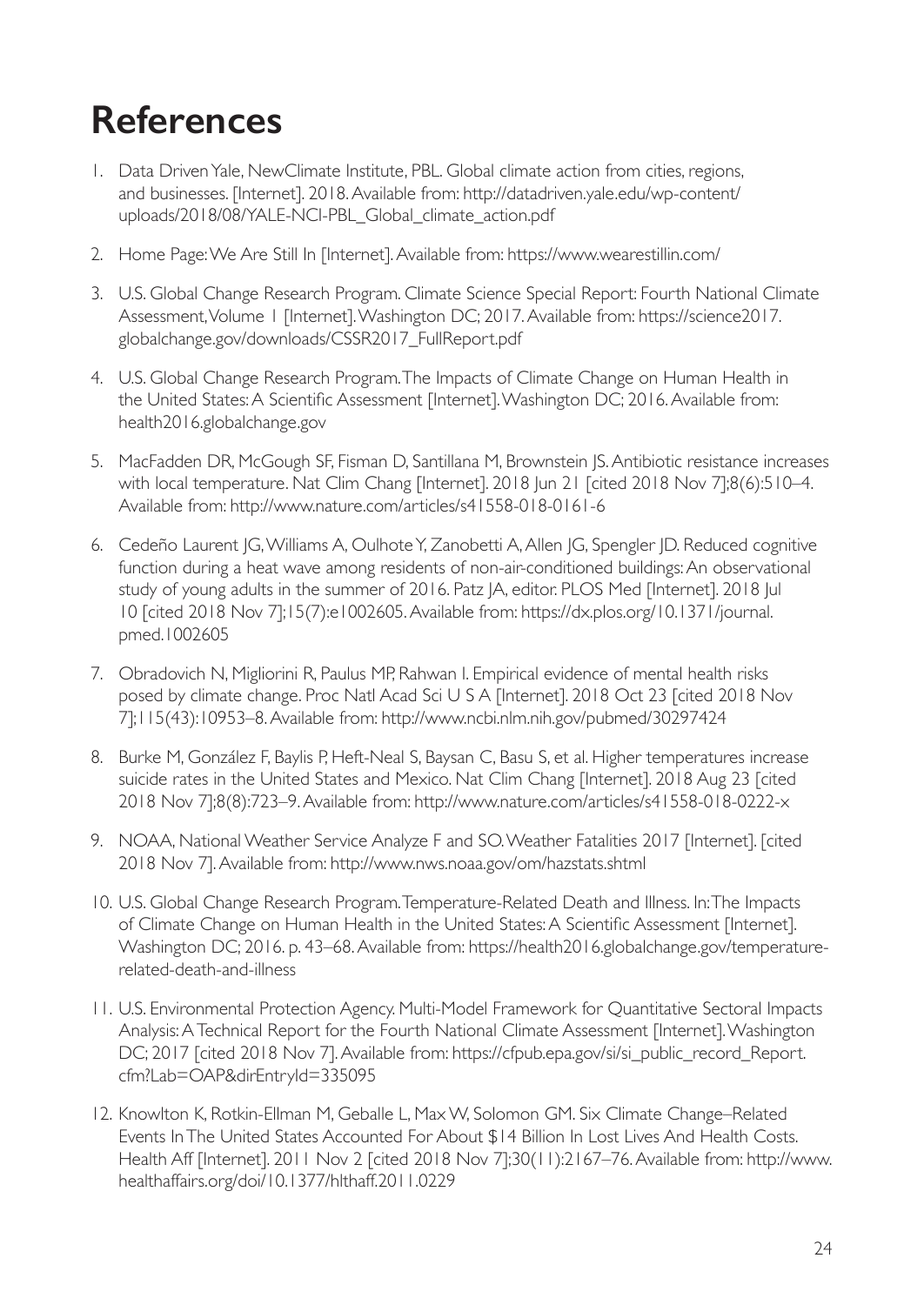- 13. NOAA National Centers for Environmental Information. Assessing the U.S. Climate in 2017 [Internet]. 2018. Available from: https://www.ncei.noaa.gov/news/national-climate-201712
- 14. U.S. Global Change Research Program. U.S. Heat Waves [Internet]. [cited 2018 Nov 7]. Available from: https://www.globalchange.gov/browse/indicators/us-heat-waves
- 15. Anderson H, Brown C, Cameron L, Christenson M, Conlon K, Dorevitch S, et al. Climate and Health Intervention Assessment: Evidence on Public Health Interventions to Prevent the Negative Health Effects of Climate Change [Internet]. 2017. Available from: https://www.cdc.gov/ climateandhealth/docs/ClimateAndHealthInterventionAssessment\_508.pdf
- 16. Abel DW, Holloway T, Harkey M, Meier P, Ahl D, Limaye VS, et al. Air-quality-related health impacts from climate change and from adaptation of cooling demand for buildings in the eastern United States: An interdisciplinary modeling study. Thomson M, editor. PLOS Med [Internet]. 2018 Jul 3 [cited 2018 Nov 7];15(7):e1002599. Available from: http://dx.plos.org/10.1371/journal. pmed.1002599
- 17. Watts N, Amann M, Ayeb-Karlsson S, Belesova K, Bouley T, Boykoff M, et al. The 2018 report of the Lancet Countdown on health and climate change. Lancet [Internet]. 2018. In press.
- 18. Gubernot DM, Anderson GB, Hunting KL. Characterizing occupational heat-related mortality in the United States, 2000-2010: An analysis using the census of fatal occupational injuries database. Am J Ind Med [Internet]. 2015 Feb [cited 2018 Nov 7];58(2):203–11. Available from: http://www. ncbi.nlm.nih.gov/pubmed/25603942
- 19. U.S. Global Change Research Program. Impacts of Extreme Events on Human Health. In: The Impacts of Climate Change on Human Health in the United States: A Scientific Assessment [Internet]. Washington DC; Available from: https://s3.amazonaws.com/climatehealth2016/low/ ClimateHealth2016\_04\_Extremes\_small.pdf
- 20. National Commission on Children and Diseases. 2010 Report to the President and Congress [Internet]. Rockville, MD; 2010. Available from: https://archive.ahrq.gov/prep/nccdreport/ nccdreport.pdf
- 21. NOAA National Centers for Environmental Information. Billion-Dollar Weather and Climate Disasters: Table of Events [Internet]. 2018 [cited 2018 Nov 7]. Available from: https://www.ncdc. noaa.gov/billions/events/US/1980-2018
- 22. Nomura S, Parsons AJQ, Hirabayashi M, Kinoshita R, Liao Y, Hodgson S. Social determinants of mid- to long-term disaster impacts on health: A systematic review. Int | Disaster Risk Reduct [Internet]. 2016 Jun 1 [cited 2018 Nov 7];16:53-67. Available from: https://www.sciencedirect. com/science/article/pii/S221242091530087X
- 23. Howell J, Elliott JR. Damages Done: The Longitudinal Impacts of Natural Hazards on Wealth Inequality in the United States. Soc Probl [Internet]. 2018 Aug 14 [cited 2018 Nov 7]; Available from: https://academic.oup.com/socpro/advance-article/doi/10.1093/socpro/spy016/5074453
- 24. Centre for Research on the Epidemiology of Disasters (CRED). EM-DAT: The International Disaster Database [Internet]. Available from: https://www.emdat.be/
- 25. Kishore N, Marqués D, Mahmud A, Kiang M V., Rodriguez I, Fuller A, et al. Mortality in Puerto Rico after Hurricane Maria. N Engl | Med [Internet]. 2018 Jul 12 [cited 2018 Nov 7];379(2):162-70. Available from: http://www.nejm.org/doi/10.1056/NEJMsa1803972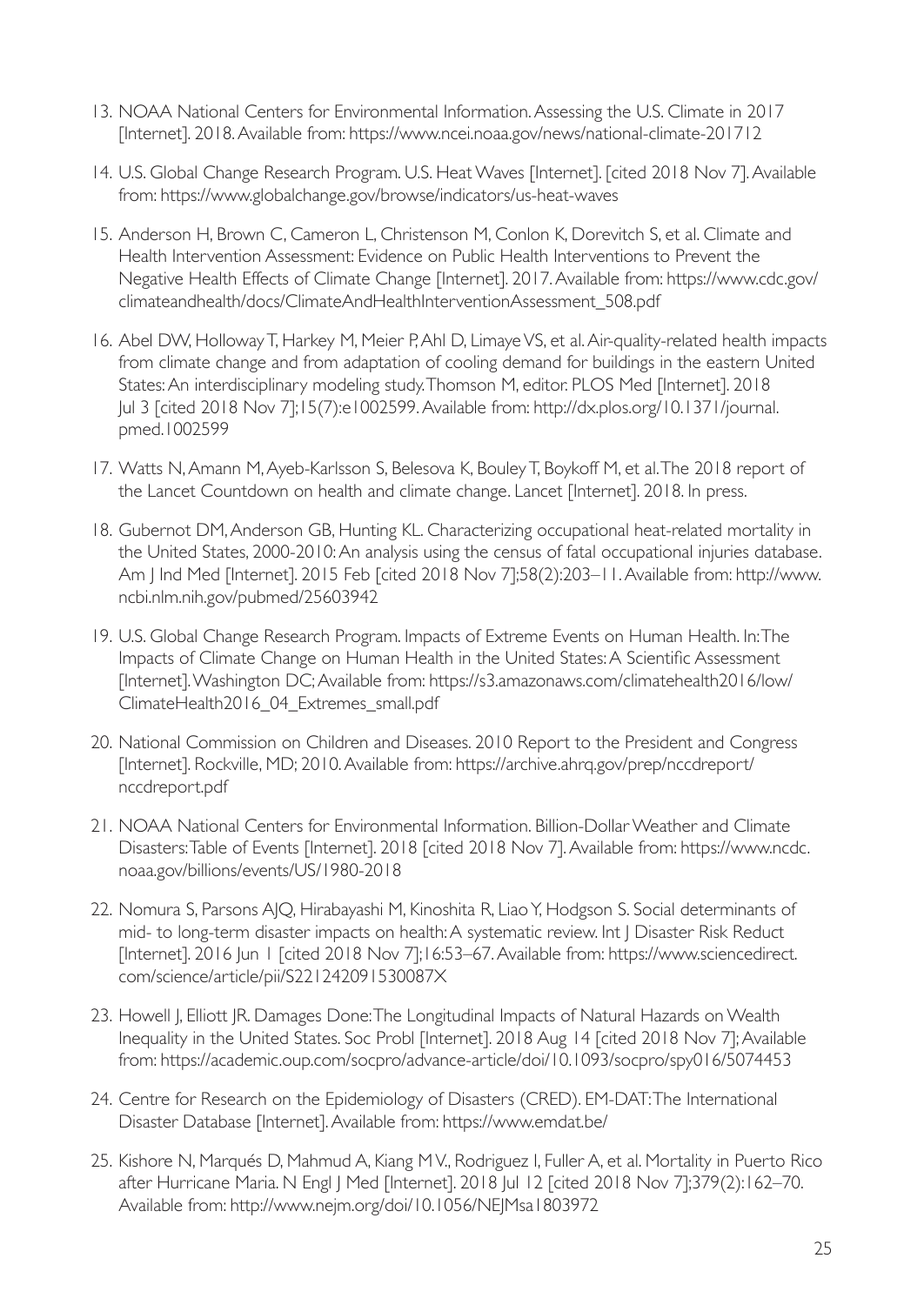- 26. Associated Press, Quartz, Centro de Periodismo Investigativo. Database of people killed by Hurricane Maria [Internet]. [cited 2018 Nov 7]. Available from: https://hurricanemariasdead.com/ database.html
- 27. Milken Institute School of Public Health. Ascertainment of the Estimated Excess Mortality from Hurricane Maria in Puerto Rico [Internet]. Available from: https://prstudy.publichealth.gwu.edu/
- 28. Ramphal L. Medical and psychosocial needs of the Puerto Rican people after Hurricane Maria. Proc (Bayl Univ Med Cent) [Internet]. 2018 Jul [cited 2018 Nov 7];31(3):294–6. Available from: http://www.ncbi.nlm.nih.gov/pubmed/29904291
- 29. John Sutter, Sergio Hernandez. "Exodus" from Puerto Rico: A visual guide [Internet]. CNN. 2018 [cited 2018 Nov 7]. Available from: https://www.cnn.com/2018/02/21/us/puerto-rico-migrationdata-invs/index.html
- 30. Hinojosa J, Roman N, Melendez E. Puerto Rican Post-Maria Relocation by States [Internet]. New York; 2018. Available from: https://centropr.hunter.cuny.edu/sites/default/files/PDF/ Schoolenroll-v2-3-3-2018.pdf
- 31. FEMA. Hazus: Estimated Damage and Economic Losses [Internet]. 2017. Available from: https:// data.femadata.com/FIMA/NHRAP/Maria/HurricaneMaria\_ARA\_InitialRun.pdf
- 32. Greenough PG, Lappi MD, Hsu EB, Fink S, Hsieh Y-H, Vu A, et al. Burden of Disease and Health Status Among Hurricane Katrina–Displaced Persons in Shelters: A Population-Based Cluster Sample. Ann Emerg Med [Internet]. 2008 Apr [cited 2018 Nov 7];51(4):426–32. Available from: http://www.ncbi.nlm.nih.gov/pubmed/17583378
- 33. Quast T. Healthcare utilization by children with asthma displaced by Hurricane Katrina. J Asthma [Internet]. 2018 Apr 3 [cited 2018 Nov 7];55(4):416–23. Available from: http://www.ncbi.nlm.nih. gov/pubmed/28696804
- 34. 34. Schwerdtle P, Bowen K, McMichael C. The health impacts of climate-related migration. BMC Med [Internet]. 2017 [cited 2018 Nov 7];16(1):1. Available from: http://www.ncbi.nlm.nih.gov/ pubmed/29301536
- 35. Deryugina T, Molitor D. Does When You Die Depend on Where You Live? Evidence from Hurricane Katrina [Internet]. Cambridge, MA; 2018 Jul [cited 2018 Nov 7]. Available from: http:// www.nber.org/papers/w24822.pdf
- 36. Patiño AM, Marsh RH, Nilles El, Baugh CW, Rouhani SA, Kayden S. Facing the Shortage of IV Fluids — A Hospital-Based Oral Rehydration Strategy. N Engl J Med [Internet]. 2018 Apr 19 [cited 2018 Nov 7];378(16):1475–7. Available from: http://www.nejm.org/doi/10.1056/NEJMp1801772
- 37. U.S. Food & Drug Administration. Press Announcements Statement by FDA Commissioner Scott Gottlieb, M.D., update on recovery efforts in Puerto Rico, and continued efforts to mitigate IV saline and amino acid drug shortages [Internet]. U.S. Food & Drug Administration; 2018 [cited 2018 Nov 7]. Available from: https://www.fda.gov/NewsEvents/Newsroom/PressAnnouncements/ ucm591391.htm
- 38. U.S. Global Change Research Program. Droughts, floods, and wildfires. In: Climate Science Special Report: Fourth National Climate Assessment, Volume 1 [Internet]. Washington DC; 2017. p. 231–56. Available from: https://science2017.globalchange.gov/downloads/CSSR\_Ch8\_Drought\_ Floods\_and\_Wildfires.pdf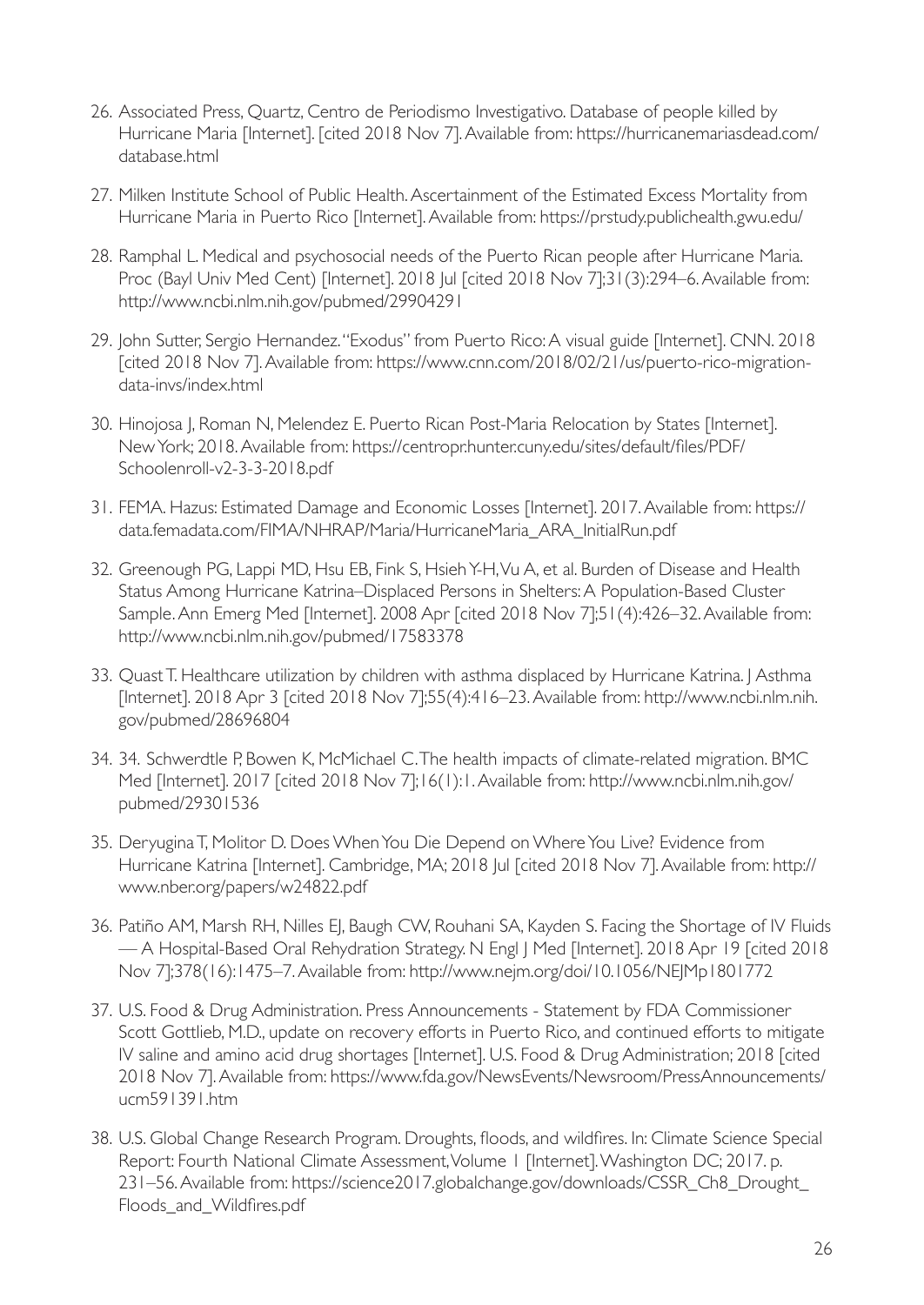- 39. Urbanski S. Combustion efficiency and emission factors for wildfire-season fires in mixed conifer forests of the northern Rocky Mountains, US. Atmos Chem Phys [Internet]. 2013;13:7241–62. Available from: https://www.atmos-chem-phys.net/13/7241/2013/acp-13-7241-2013.pdf
- 40. McClure C, Jaffe D. US particulate matter air quality improves except in wildfire-prone areas. PNAS [Internet]. 2018;115(31):7901–6. Available from: http://www.pnas.org/content/ pnas/115/31/7901.full.pdf
- 41. U.S. Environmental Protection Agency. A Look Back: PM2.5 in 2017 [Internet]. [cited 2018 Nov 7]. Available from: https://epa.maps.arcgis.com/apps/Cascade/index. html?appid=2f8f3237c6064770a875635ba5217838&print
- 42. U.S. Environmental Protection Agency. Air Quality Index: A Guide to Air Quality and Your Health [Internet]. 2014. Available from: https://www3.epa.gov/airnow/aqi\_brochure\_02\_14.pdf
- 43. Black C, Tesfaigzi Y, Bassein JA, Miller LA. Wildfire smoke exposure and human health: Significant gaps in research for a growing public health issue. Environ Toxicol Pharmacol [Internet]. 2017 Oct [cited 2018 Nov 7];55:186–95. Available from: http://www.ncbi.nlm.nih.gov/pubmed/28892756
- 44. Reid CE, Brauer M, Johnston FH, Jerrett M, Balmes JR, Elliott CT. Critical Review of Health Impacts of Wildfire Smoke Exposure. Environ Health Perspect [Internet]. 2016 Apr 15 [cited 2018 Nov 7];124(9). Available from: http://ehp.niehs.nih.gov/14-09277
- 45. Cascio WE. Wildland fire smoke and human health. Sci Total Environ [Internet]. 2018 May 15 [cited 2018 Nov 7];624:586–95. Available from: https://www.sciencedirect.com/science/article/pii/ S004896971733512X
- 46. Liu JC, Wilson A, Mickley LJ, Dominici F, Ebisu K, Wang Y, et al. Wildfire-specific Fine Particulate Matter and Risk of Hospital Admissions in Urban and Rural Counties. Epidemiology [Internet]. 2017 [cited 2018 Nov 7];28(1):77–85. Available from: http://www.ncbi.nlm.nih.gov/ pubmed/27648592
- 47. Wettstein ZS, Hoshiko S, Fahimi J, Harrison RJ, Cascio WE, Rappold AG. Cardiovascular and Cerebrovascular Emergency Department Visits Associated With Wildfire Smoke Exposure in California in 2015. J Am Heart Assoc [Internet]. 2018 Apr 17 [cited 2018 Nov 7];7(8). Available from: http://www.ncbi.nlm.nih.gov/pubmed/29643111
- 48. Fann N, Alman B, Broome RA, Morgan GG, Johnston FH, Pouliot G, et al. The health impacts and economic value of wildland fire episodes in the U.S.: 2008–2012. Sci Total Environ [Internet]. 2018 Jan 1 [cited 2018 Nov 7];610–611:802–9. Available from: https://www.sciencedirect.com/science/ article/pii/S0048969717320223
- 49. Rosenberg R, Lindsey NP, Fischer M, Gregory CJ, Hinckley AF, Mead PS, et al. Vital Signs: Trends in Reported Vectorborne Disease Cases — United States and Territories, 2004–2016. MMWR Morb Mortal Wkly Rep [Internet]. 2018 May 4 [cited 2018 Nov 7];67(17):496–501. Available from: http://www.cdc.gov/mmwr/volumes/67/wr/mm6717e1.htm?s\_cid=mm6717e1\_w
- 50. Centers for Disease Control and Prevention. Illnesses from Mosquito, Tick, and Flea Bites Increasing in the US [Internet]. Centers for Disease Control and Prevention. 2018 [cited 2018 Nov 7]. Available from: https://www.cdc.gov/media/releases/2018/p0501-vs-vector-borne.html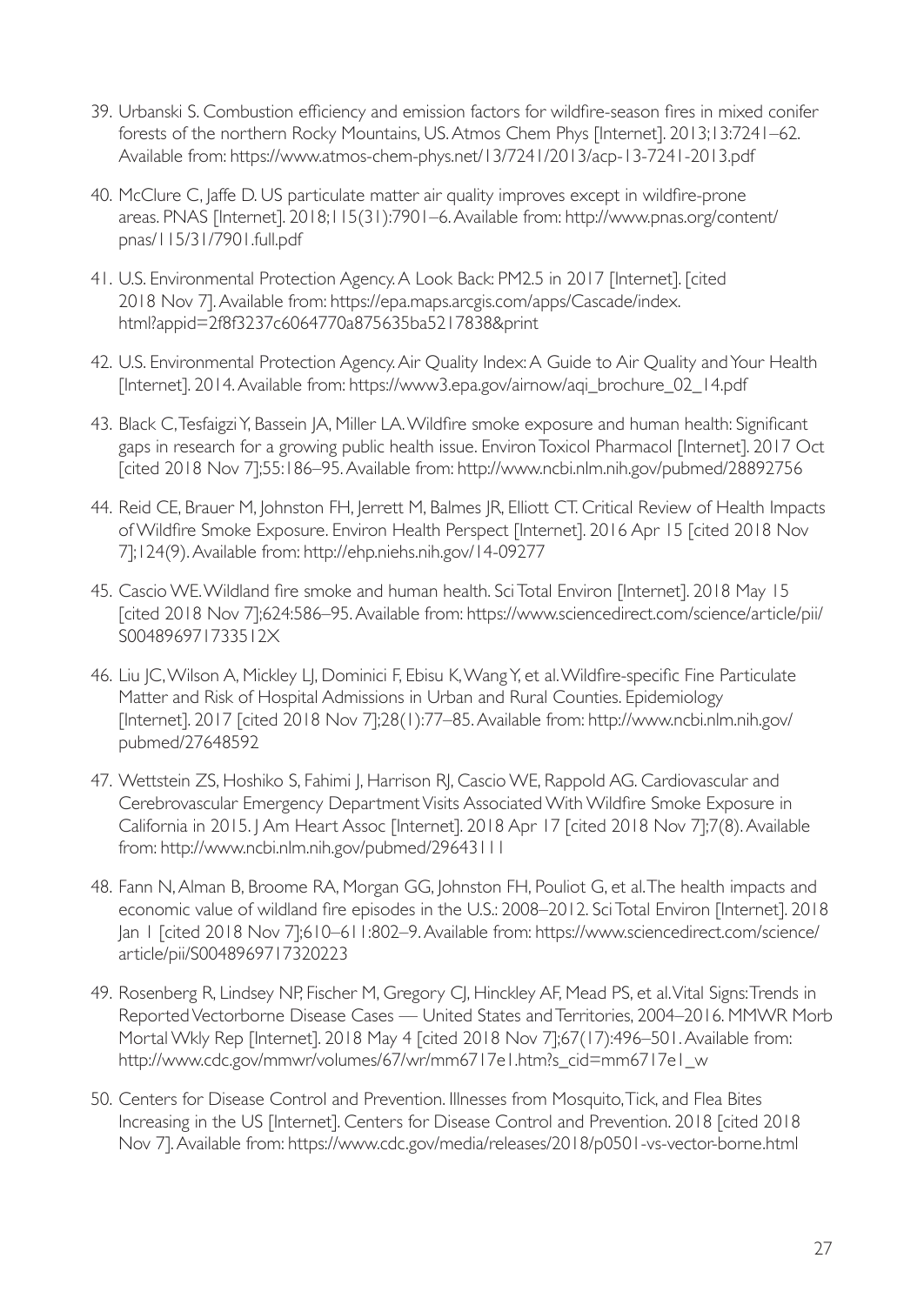- 51. Monaghan AJ, Sampson KM, Steinhoff DF, Ernst KC, Ebi KL, Jones B, et al. The potential impacts of 21st century climatic and population changes on human exposure to the virus vector mosquito Aedes aegypti. Clim Change [Internet]. 2018 Feb 25 [cited 2018 Nov 7];146(3–4):487–500. Available from: http://link.springer.com/10.1007/s10584-016-1679-0
- 52. U.S. Global Change Research Program. Vector-Borne Diseases. In: The Impacts of Climate Change on Human Health in the United States: A Scientific Assessment [Internet]. Washington DC; 2016. p. 129–56. Available from: https://health2016.globalchange.gov/vectorborne-diseases
- 53. Centers for Disease Control and Prevention. Vibrio Species Causing Vibriosis [Internet]. Centers for Disease Control and Prevention. [cited 2018 Nov 7]. Available from: https://www.cdc.gov/ vibrio/
- 54. International Energy Agency. IEA Atlas of Energy: CO2 Emissions from Fuel Combustion [Internet]. 2017 [cited 2018 Nov 7]. Available from: http://energyatlas.iea.org/#!/tellmap/1378539487
- 55. U.S. Energy Information Administration. Energy-Related Carbon Dioxide Emissions by State, 2000- 2015 [Internet]. 2018. Available from: https://www.eia.gov/environment/emissions/state/analysis/ pdf/stateanalysis.pdf
- 56. 56. Eckelman MJ, Sherman JD. Estimated Global Disease Burden From US Health Care Sector Greenhouse Gas Emissions. Am J Public Health [Internet]. 2018 Apr [cited 2018 Nov 7];108(S2):S120–2. Available from: http://ajph.aphapublications.org/doi/10.2105/AJPH.2017.303846
- 57. 57. Eckelman MJ, Sherman J. Environmental Impacts of the U.S. Health Care System and Effects on Public Health. Ahmad S, editor. PLoS One [Internet]. 2016 Jun 9 [cited 2018 Nov 7];11(6):e0157014. Available from: http://dx.plos.org/10.1371/journal.pone.0157014
- 58. We Are Still In. We Are Still In: Who's In [Internet]. [cited 2018 Nov 7]. Available from: https:// www.wearestillin.com/signatories
- 59. Intergovernmental Panel on Climate Change. Global Warming of 1.5° C. An IPCC special report on the impacts of global warming of 1.5°C above pre-industrial levels and related global greenhouse gas emission pathways, in the context of strengthening the global response to the threat of climate change [Internet]. 2018. Available from: http://www.ipcc.ch/report/sr15/
- 60. Ebi K, Campbell-Lendrum D, Wyns A. The 1.5 Health Report: Synthesis on Health & Climate Science in the IPCC SR1.5 [Internet]. 2018. Available from: http://climatetracker.org/wp-content/ uploads/2018/10/The-1.5-Health-Report.pdf
- 61. List provided by Health Care Without Harm (as of October 2018).
- 62. GE Harmon. American Medical Association Report of the Board of Trustees [Internet]. 2018 [cited 2018 Nov 7]. Available from: https://www.ama-assn.org/sites/default/files/media-browser/ public/hod/a18-bot34.pdf
- 63. A Desikan, C Gridley-Smith. NACCHO Report: Local Health Departments Prepare for the Health Impacts of Climate Change [Internet]. 2017 [cited 2018 Nov 7]. Available from: https:// essentialelements.naccho.org/archives/8287
- 64. American Public Health Association. Adaptation in Action Part II [Internet]. 2018. Available from: https://apha.org/-/media/files/pdf/topics/climate/adaptation\_in\_action\_part\_2.ashx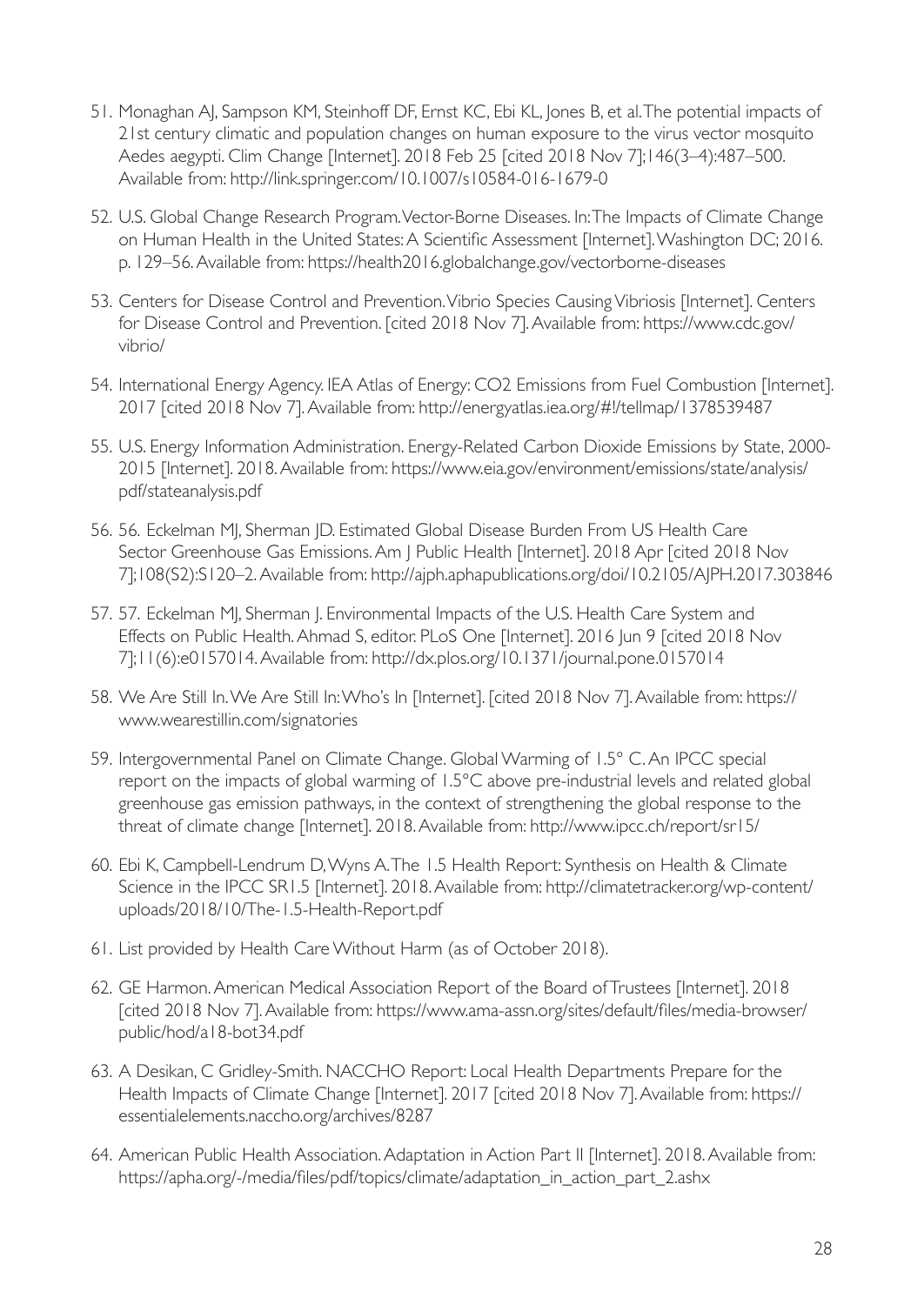- 65. Marinucci G, Luber G, Uejio C, Saha S, Hess J, Marinucci GD, et al. Building Resilience against Climate Effects—A Novel Framework to Facilitate Climate Readiness in Public Health Agencies. Int J Environ Res Public Health [Internet]. 2014 Jun 20 [cited 2018 Nov 7];11(6):6433–58. Available from: http://www.mdpi.com/1660-4601/11/6/6433
- 66. Shimamoto MM, McCormick S. The Role of Health in Urban Climate Adaptation: An Analysis of Six U.S. Cities. Weather Clim Soc [Internet]. 2017 Oct [cited 2018 Nov 7];9(4):777–85. Available from: http://journals.ametsoc.org/doi/10.1175/WCAS-D-16-0142.1
- 67. International Federation of Medical Students Association. 2020 Vision for Climate-Health in Medical Curricula [Internet]. 2018. Available from: https://docs.google.com/forms/d/e/1FAIpQLS eMxig6Yhs4qJU8oboKXm0KqGXRj64fcso8o9lHBikNGX5RYA/viewform [formal website under development]
- 68. Columbia University Mailman School of Public Health: Global Consortium on Climate and Health Education. GCCHE Core Climate & Health Competencies for Health Professionals [Internet]. 2018. Available from: https://www.mailman.columbia.edu/sites/default/files/pdf/gcche\_ competencies.pdf
- 69. Leiserowitz A, Maibach E, Roser-Renouf C, Rosenthal S, Cutler M, Kotcher J. Climate Change in the American Mind [Internet]. New Haven, CT; 2017 [cited 2018 Nov 7]. Available from: http:// climatecommunication.yale.edu/publications/climate-change-american-mind-march-2018/
- 70. Maibach EW, Kreslake JM, Roser-Renouf C, Rosenthal S, Feinberg G, Leiserowitz AA. Do Americans Understand That Global Warming Is Harmful to Human Health? Evidence From a National Survey. Ann Glob Heal [Internet]. 2015 May 1 [cited 2018 Nov 7];81(3):396–409. Available from: https://www.sciencedirect.com/science/article/pii/ S2214999615012266?via%3Dihub
- 71. M Brenan. Nurses Keep Healthy Lead as Most Honest, Ethical Profession [Internet]. Gallup. 2017 [cited 2018 Nov 7]. Available from: https://news.gallup.com/poll/224639/nurses-keep-healthy-leadhonest-ethical-profession.aspx
- 72. Kotcher J, Maibach E, Montoro M, Hassol SJ. How Americans Respond to Information About Global Warming's Health Impacts: Evidence From a National Survey Experiment. GeoHealth [Internet]. 2018 Sep 1 [cited 2018 Nov 7];2(9):262–75. Available from: http://doi.wiley. com/10.1029/2018GH000154